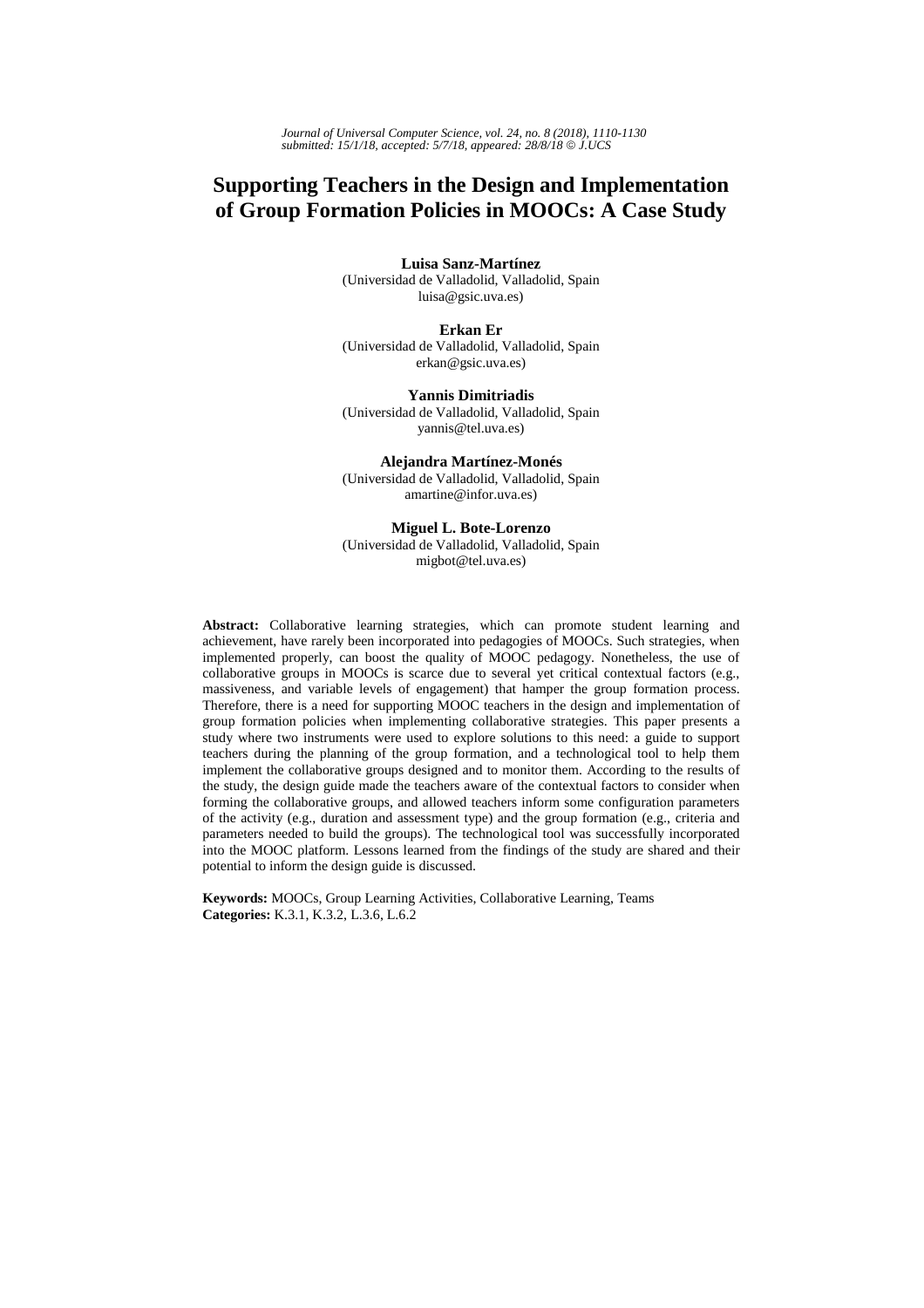### **1 Introduction**

Collaborative Learning (CL) has been a popular strategy employed in various educational contexts (face-to-face or online) as it offers many learning benefits [Kreijns et al., 2003]. CL helps improve learning since it provides social and cognitive competences that could not be acquired through individual learning [Laal and Ghodsi, 2011]. With the emergence of MOOCs (Massive Open Online Courses), new opportunities have emerged to harness the potentials of collaborative learning in these new learning settings. Such massive contexts bring together many students with different characteristics, skills, and goals and offer them the opportunity to work together and take advantage of the diversity. However, at the moment, it is rare that MOOC practitioners incorporate collaborative learning strategies in their pedagogies. Currently, most MOOCs follow an instructivist pedagogical approach, in which they provide lecture content (text or video) organized into (usually weekly) modules and assess learners' performance by means of automatically graded quizzes [Daniel, 2012]. This dominant pedagogical approach in MOOCs has been widely criticized and has raised several concerns regarding its instructional effectiveness and its possible impact on students' disengagement and high dropout rates [Margaryan et al., 2015].

Many researchers have underlined the need for enriching MOOCs with active pedagogies [Ferguson and Sharples, 2014] [Manathunga and Hernández-Leo, 2015] such as CL. In fact, several studies have explored the use of CL in these massive courses and reported promising results regarding its effects on student learning and performance [Ferguson et al., 2015] [Alario-Hoyos et al., 2016] [Blom et al., 2013]. One reason for the rare use of collaborative learning in MOOCs is that massive scale and open learning introduce difficulties for instructors in the design and enactment of Group Learning Activities (GLA) [Dillenbourg et al., 2014]. The orchestration of GLA is a demanding and time-consuming task that involves many decisions, such as those related with the formation of groups and the monitoring of their performance. When configuring the groups for a GLA, MOOC instructors need to mobilize a learner population that is in greater numbers and diversity in comparison to those in other learning settings. Among MOOC participants, there are distinct subpopulations of learners with varying levels and types of engagement [Kizilcec et al., 2013], which may negatively affect the performance of the formed teams and make their orchestration harder. Similarly, in MOOCs there are latecomers and dropouts [Ferguson and Clow, 2015]. Such learners may hamper the group formation process when designing and enacting GLA. As a result, the uses of CL in MOOC contexts are still mostly limited to peer reviews [Er et al., 2017], forum interactions [Brinton et al, 2013] or external social tools [Alario-Hoyos et al., 2013], lacking the implementation of small-group learning activities.

Given the need for support in the design and enactment of GLA in MOOC contexts, our research work aims at exploring *how teachers can be supported in the design and implementation of Group Formation Policies to carry out GLA in MOOCs*.

In this paper, we tackled the problem through an exploratory study in a real MOOC where two supporting instruments were used. The conclusions of this experience could be used to facilitate the orchestration of collaborative groups and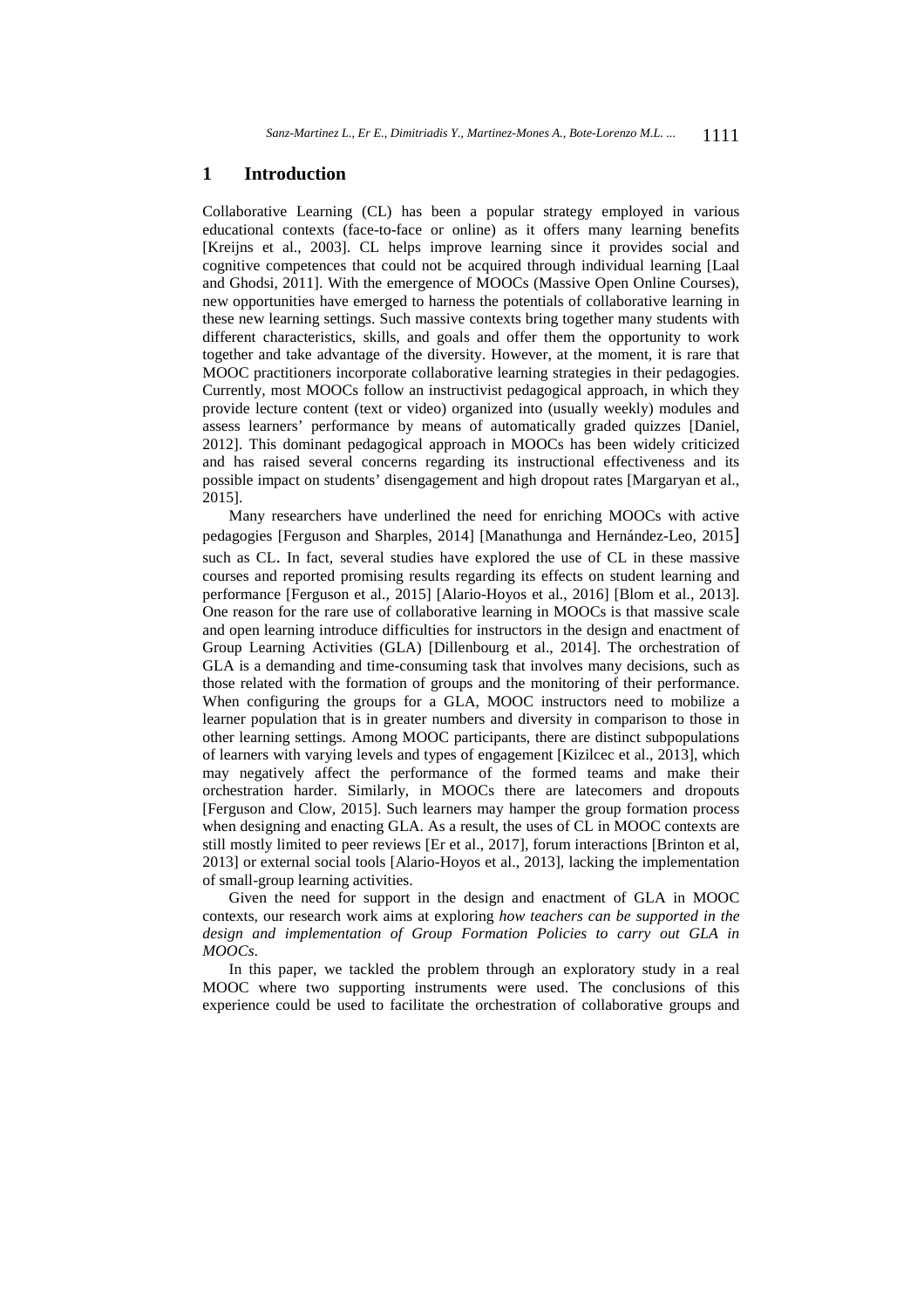therefore the implementation of GLA in MOOC contexts. In the study, we offer two stages of teacher support that focus on addressing issues rooted in MOOC contexts (e.g., latecomers, dropouts and varying engagement levels). The first stage of support takes place in the design phase of the course, and it involves the use of a design guide. This guide aims to enable the instructor to consider MOOC features and GLA properties that could hamper group management, and therefore to configure beforehand the GLA and the grouping policies to avoid or mitigate the issues rooted in the MOOC context. The second stage of support takes place during the enactment phase by enabling the instructor to orchestrate the group management (i.e., formation and monitoring) using a software tool. This tool provides capabilities to select and apply criteria in order to create the collaborative groups of students and to monitor their activity.

The rest of the paper is organized as follows. Section 2 reviews works related with supporting teachers in the design and implementation of collaborative strategies focusing concretely on group formation policies, in MOOC contexts. Section 3 presents the instruments used in this study, intended to support teachers in the design and implementation of Group Formation Policies in MOOCs: MyGang Design Guide (MyGang\_DG) and MyGang Tool (MyGang\_T). Section 4 describes the exploratory study, core of this paper, that was carried out in a MOOC developed in the Canvas Network Platform. In section 5, we present the results and findings of the study, and discuss the lessons learnt. Finally, section 6 shows our conclusions and future work.

### **2 Related Work**

In the last decades, many systems, tools and frameworks have been developed to support the design and deployment of collaborative learning activities in various learning environments. For example, [Hernández-Leo et al., 2006] introduced a tool, called Collage, to facilitate the co-design of collaborative learning activities with the teachers. [Villasclaras-Fernández et al., 2013] present another tool called Web-Collage, which helps teachers in the task of designing CSCL scripts with assessments. Moreover, [Prieto et al., 2013] proposes a system to enable teachers to deploy collaborative learning designs across distributed learning environments. Furthermore, [Hernández-Leo et al., 2014] proposed a comprehensive system (called ILDE) to help teachers complete various tasks involved in the learning design lifecycle, allowing the integration of external tools. ILDE allowed teachers to design various types of collaborative learning strategies. Also, [De Hei et al., 2016] developed a comprehensive framework to guide teachers in higher education in designing, implementing, and evaluating group learning activities. Such research efforts have supported teachers in various ways in the design and enactment of collaborative learning strategies; however, they mainly target formal and small scale learning settings, thus having limited implications in massive learning contexts.

There have been some research studies to support the design and enactment of collaborative learning strategies in MOOCs. With respect to *design*, among the few studies aiming to support the design process of MOOCs, [Conole, 2013] identified twelve criteria or dimensions that can be used not only to classify MOOCs, but also to plan their design. One of these dimensions was related to the extent to which collaboration is included in the course. In her follow-up work, [Conole, 2015]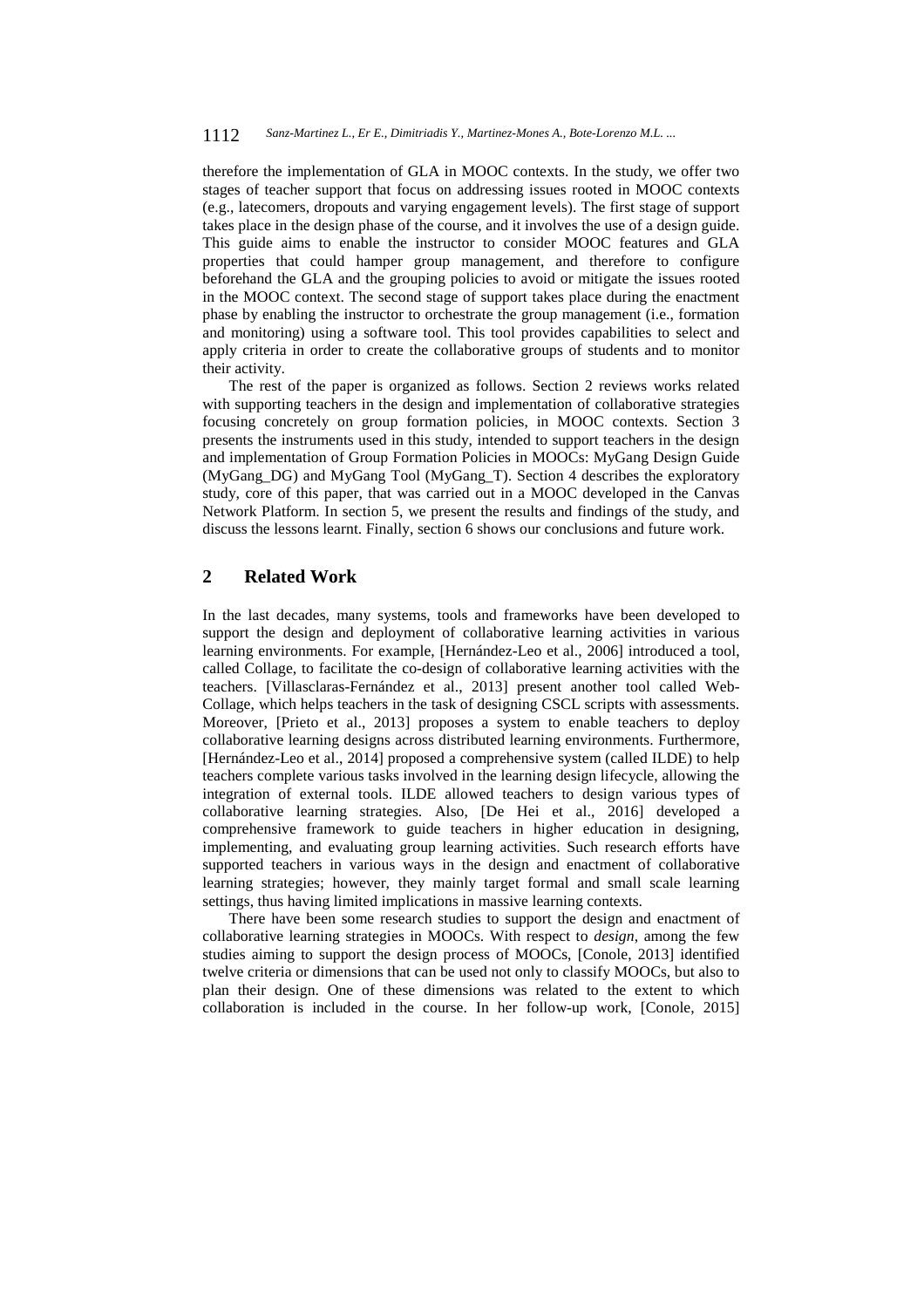proposed a method to design effective MOOCs considering these twelve dimensions. Other studies have proposed a conceptual framework to help educators address a variety of issues when designing a MOOC [Alario-Hoyos et al., 2013]. [Grünewald, 2013] focused on analyzing the need for designing MOOCs to support different learning styles, presenting arguments for a future development of models that bridge the gap between xMOOC and cMOOC models. In her study, the author highlights the need for a culture of participation and outlines some guidelines to support this culture. [Ortega-Arranz et al., 2017] tackled the problem of upgrading a low scale course to obtain a collaborative and gamified MOOC through a participatory design carried out by teachers and researchers. However, none of these works has specifically focused on supporting the instructor in the design of group formation policies for GLA in open and massive courses.

On the other hand, regarding the *implementation*, the development of technological tools to support the enactment of collaborative groups in MOOCs has been scarce. [Zheng et al., 2015] developed an algorithm to automatically form collaborative learning groups in order to explore the effects of small learning groups on dropouts. In her thesis, [Wen, 2016] used natural language processing techniques to support the collaboration of suitable groups via the identification of students that shown transactive reasoning in forums prior to the course. In their study, [Wichmann et al., 2016] created homogeneous and heterogeneous groups of students based on their engagement in the course and compared the performance of these groups. Finally, [Sanz-Martínez et al., 2017] developed a tool to automatically create small groups of students using teachers' criteria. In any case, all these studies have been experimental and the tools developed have not reached the community of teachers that could be interested in including GLA in MOOCs. Therefore, teachers only have the currently limited support offered by the MOOC platforms to manage collaborative strategies.

Moreover, we deem that to support teachers in the creation and orchestration of groups to carry out GLA in MOOCs, it would be useful and recommendable to have a holistic view of all the factors that can affect group management. The MOOC context issues and the GLA design and configuration in such context, strongly affect the management of the groups, and therefore these factors should be taken into account.

# **3 Instruments Used in the Study**

In our research process, we iteratively developed a framework, called MyGang (Mooc analYtics for Group Assignment and moNitorinG), through which we aim to organize the available information regarding the issue of managing collaborative groups in MOOCs. It has been developed based on literature review and experts' opinions, and it has been enriched and evaluated through iterative interventions. Currently the framework is composed of five artifacts:

*-Context* (MyGang\_C): Extrinsic characteristics that affect the management of groups were identified per each intrinsic feature of MOOCs.

*-Grouping Factors* (MyGang\_GF): Both pedagogical and technological factors to consider in the management of collaborative groups in MOOCs were derived.

*-Architecture* (MyGang\_A): A system architecture of the envisioned supporting tool to manage groups in MOOCs was designed.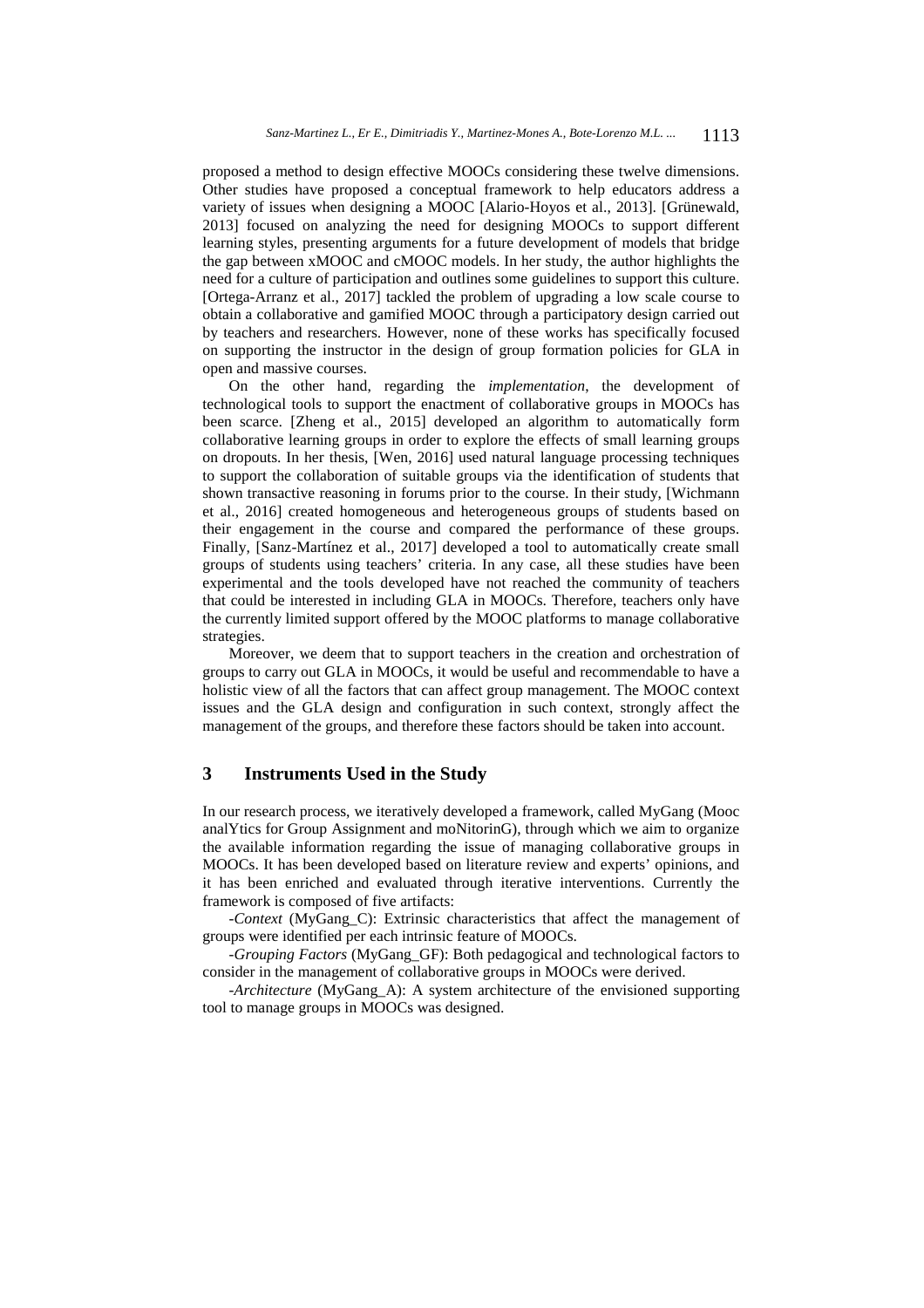*-Design Guide* (MyGang\_DG): MyGang\_C and MyGang\_GF (partly) were instrumentalized as a guide to support teachers.

*-Tool* (MyGang\_T): MyGang\_A was instrumentalized to support the implementation of group formation policies in MOOC contexts.

The last two artifacts, MyGang\_DG and MyGang\_T, were the ones tested in this study. This section provides an overview of the other three, on which the tested artifacts build their functionalities.

MyGang\_C, shown in Figure 1, presents, in a structured fashion, the intrinsic features (Massive, Open, Online and Course) of MOOC contexts, and their derived extrinsic properties. This information is used in the Design Guide (MyGang\_DG), to make teachers reflect on the impact of the context on the management of groups.



*Figure 1: Intrinsic and extrinsic features of the MOOC context*

In Figure 2, MyGang\_GF, the Grouping Factors artifact of the framework is shown. It depicts a hierarchical classification of the influential factors to manage collaborative groups in MOOCs. The possible factors are divided into two main subsets related to pedagogy and technology. The pedagogical factors are also split into three categories (i.e., Learning Design, Dynamic Data, and Static Data). The list of factors shown in the figure is not intended to be exhaustive, but rather to illustrate some examples of the aspects that can be considered in each category. Among the aforementioned categories, *Static Data* refers to the information that is not updated during the course enactment (e.g., demographics, preferences, etc.) collected from students, usually through surveys, at the beginning of the course. On the other hand, we consider as *Dynamic Data* the information monitored and updated while the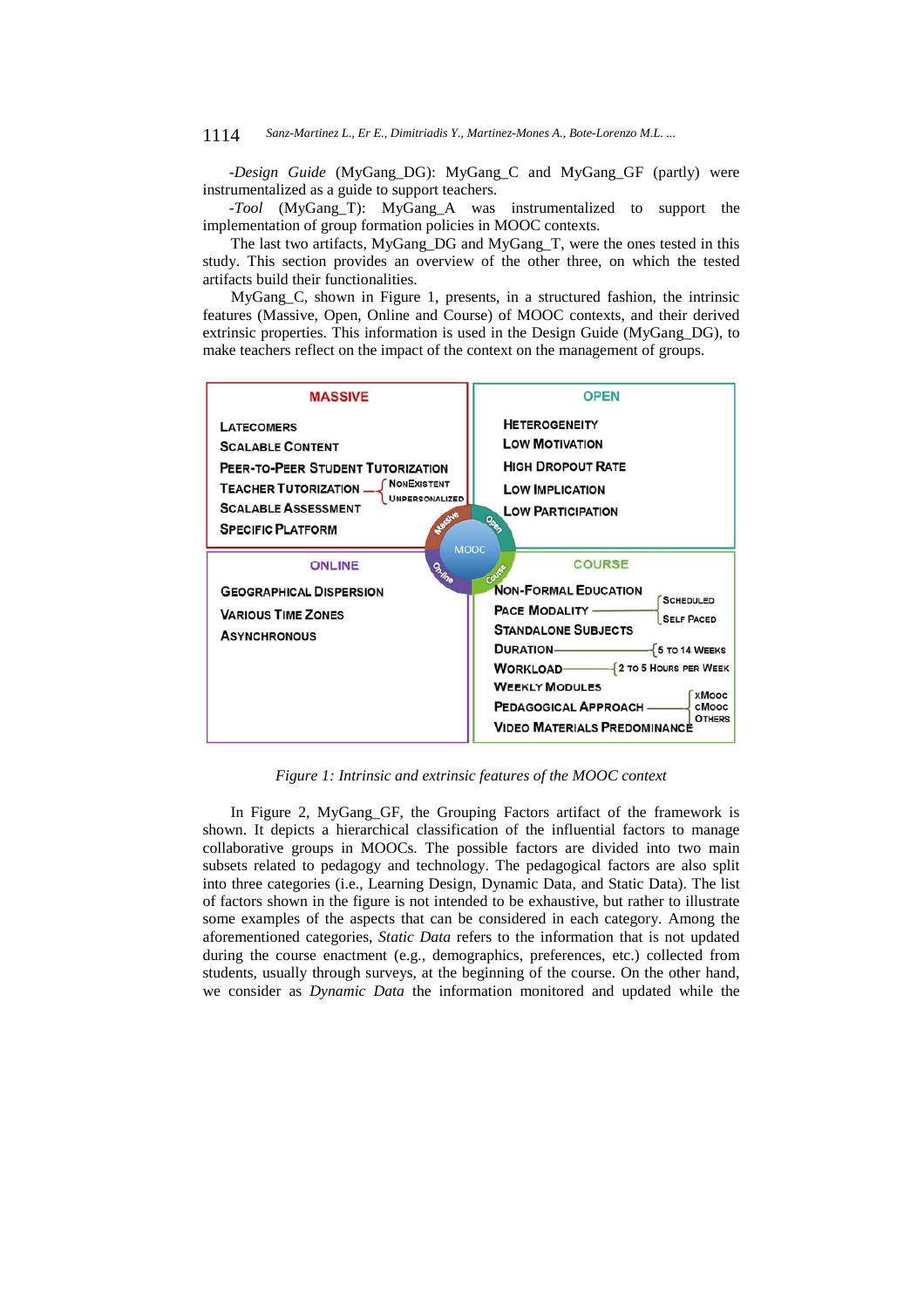course is running, that is mostly the trace data that emerge through students' learning activities and interactions. The *Learning Design* factors are aspects related to the learning design decisions that affect the group composition.

The pedagogical categories of MyGang\_GF were used to develop three sections of the Design Guide (MyGang\_DG) in order to make teachers aware of the GLA properties that they should consider in their design, and the criteria that they can apply to configure the groups needed to carry out the GLA in a MOOC.

According to these specifications, the *Design Guide* (MyGang\_DG) consists of four sections related to the MOOC context features (see Figure 1) and the three dimensions of the pedagogical factors (see Figure 2). In its current state, the guide may be used in a co-design process (as shown in Figure 4) in the form of interviews with the teachers in order to discuss every item included in it. The researcher should give advice about the possible advantages and drawbacks of every decision taken by the teachers based on prior experiences, literature and experts' opinions. The first section of the guide is aimed at making teachers aware of the context features that affect group formation. It includes questions to reflect and select concrete characteristics of the envisioned MOOC using the researcher recommendations. The rest of the sections of the guide should be filled out once for each GLA to be designed. The second section is focused on configuring the learning design characteristics of the GLA that have impact on the group formation, e.g., the application of a Collaborative Learning Flow Pattern (CLFP). Sections three and four are intended to help the teachers elicit the static and dynamic data factors that can be considered to configure the groups by using them as grouping criteria. In these last sections, teachers assess the importance and impact of using each factor in the envisioned GLA and choose what factors they would like to use in the group management of each collaborative activity.



*Figure 2: Classification of influential factors related to group management in MOOC*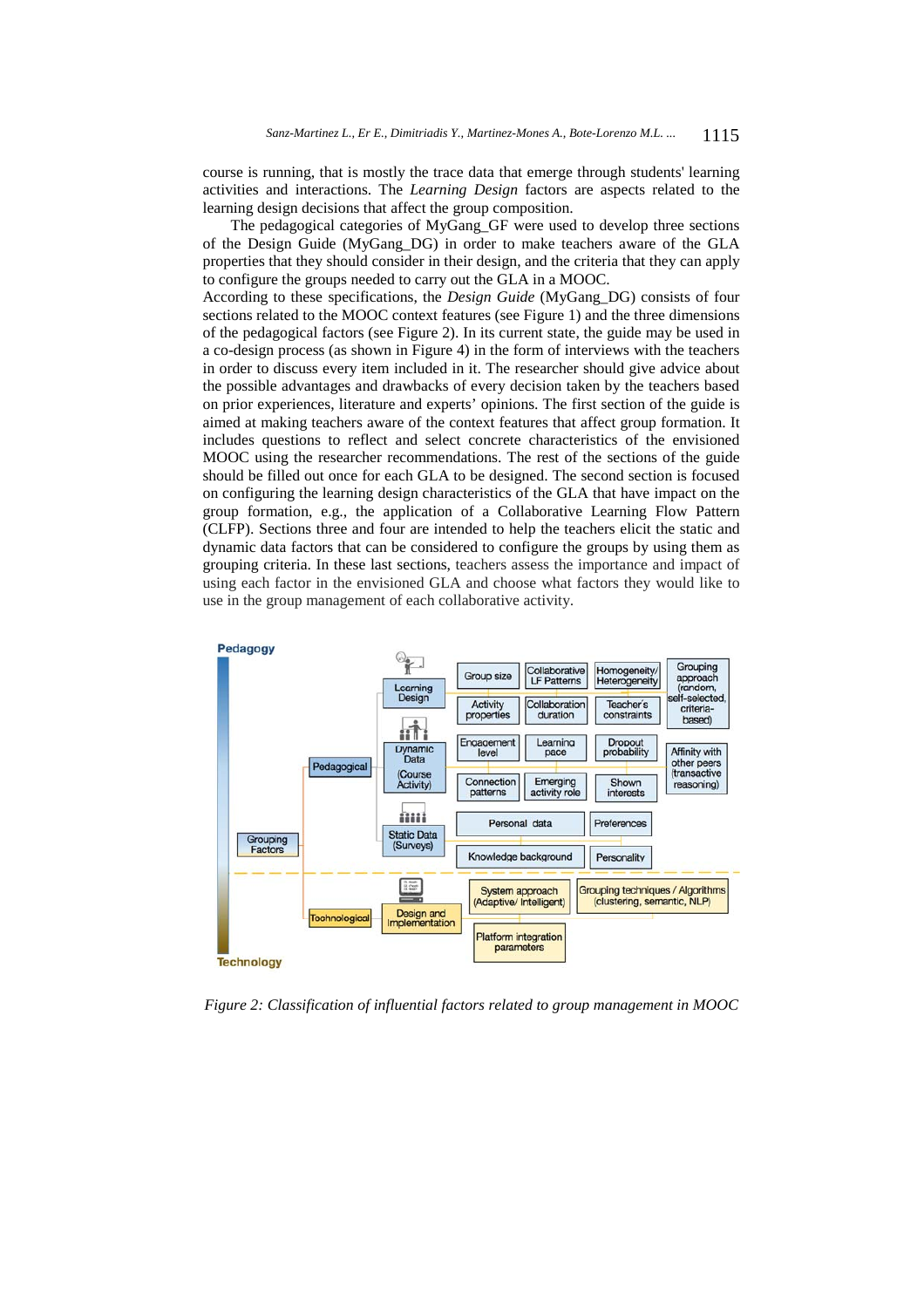The third artifact of the framework is the architecture, a high-level design of the envisioned group-management supporting tools' structure. It uses the pedagogical Grouping Factors (i.e., Learning Design, Dynamic Data and Static Data) as data inputs for the system. The system is composed of several modules that include adapters to import/export data from/to the MOOC platform: (a) a Dynamics Processing Module, to gauge and estimate dynamic factors (such as the engagement, the emerging role or the dropout probability) using the raw dynamic data collected from the platform; and (b) a Grouping Module, to configure the group structures based on the collected data and on the specifications given by the teachers.

The Tool (MyGang T) developed for the study included an early version of an interface module, which receives the input (e.g., group size, grouping criteria, etc.) through a configuration file and produces on-demand reports about the groups' performance. The functionalities of the rest of modules were developed in order to satisfy the concrete specifications of this study. The adapters were programmed to meet the Canvas Network platform requirements and the grouping module to implement the group configuration specifications provided by teachers. The specifications to configure the groups included: (a) three levels of priority where criteria should be applied, (b) several criteria in each level and (c) the use of both homogeneity and heterogeneity with respect to the criteria that have been chosen.

### **4 Description of the Study**

The present study is part of wider research process conducted through a Design Based Research Methodology (DBR) [McKenney and Reeves, 2012]. In this paper, we report the second study of the second iteration of the process, in which we continued exploring how MyGang\_DG and MyGang\_T supported teachers in the design and implementation of group formation policies in MOOCs. The aim of the study was not to provide generalizable results, but to gain deeper understanding of the usage of the tools to inform the next iteration of the research process, and contribute to the definition of the design principles that will eventually help to answer our research question.

In this section, we describe in more detail the research question of the study, as well as its context, the data sources used and finally, the GLA description and the group configuration produced as a consequence of the design support offered.

#### **4.1 Research Question**

The main goal of our research project is to support teachers in the design and implementation of Group Formation Policies to carry out GLA. To that aim, we carried out a study in a real MOOC to explore the problem and to test the usefulness of two instruments, a design guide and a technological tool, intended to support teachers in two stages (design and implementation). Therefore, we posed the following general research question: *How can teachers be supported in the design and implementation of Group Formation Policies in MOOCs?*

To answer this research question, we performed an anticipatory data reduction process [Miles and Huberman, 1994], identified two main issues that should be explored in this study through different topics, and defined the questions to illuminate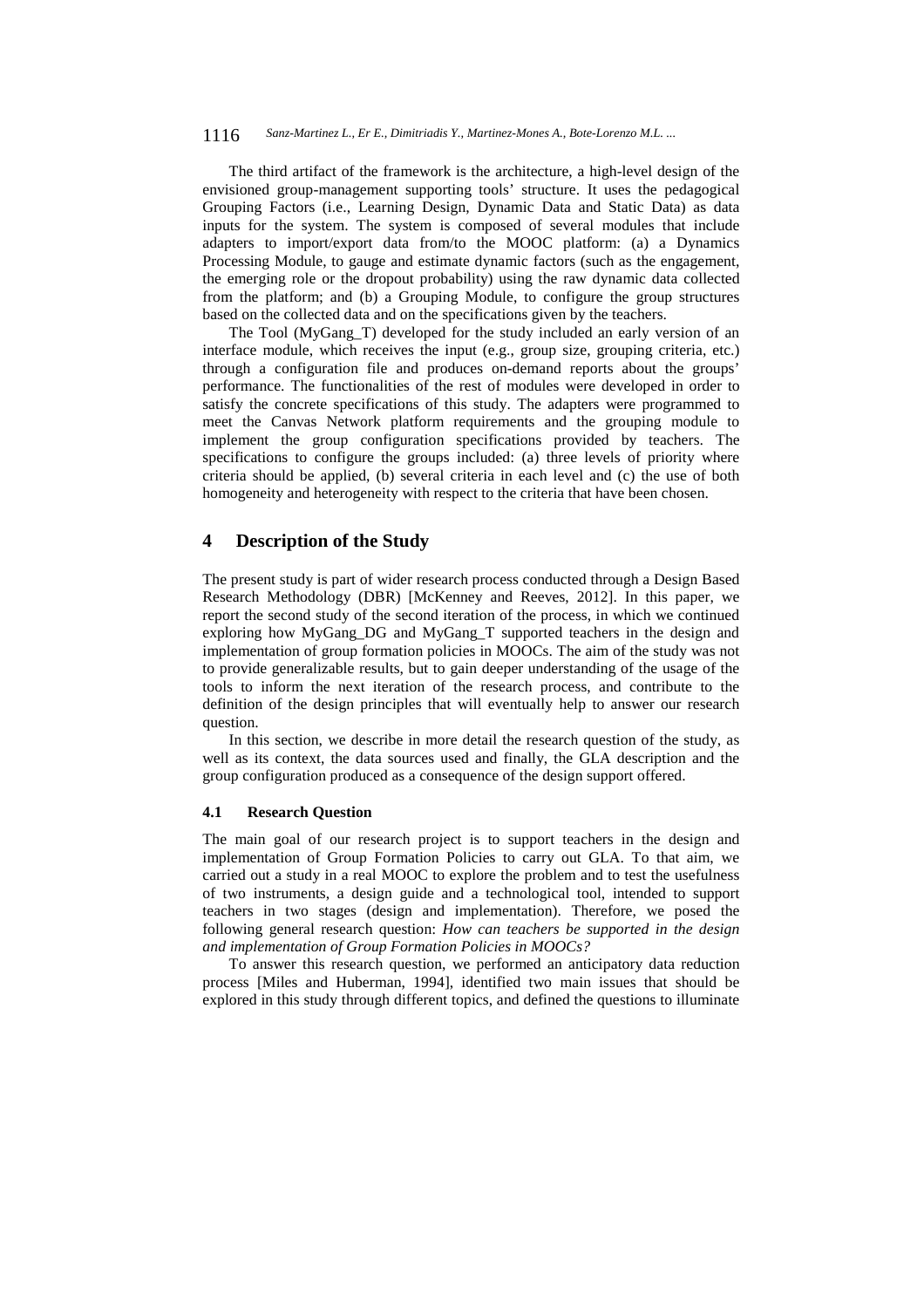them, as shown in Figure 3. The first issue (i.e., I1) was related to MyGang Design Guide and the way in which it supports the design of group formation policies in MOOCs, while the second issue (i.e., I2) was related to MyGang Tool and its capabilities to support the formation and monitoring of groups needed to carry out GLA in MOOCs.

The topics corresponding to I1 aimed at exploring the three levels of aspects to be considered in the design of group formation policies (i.e., context issues, GLA design and group configuration), while the topics of I2 aimed at testing the feasibility of a software tool in MOOCs. The *suitability* of the GLA was assessed in terms of complexity and duration, and also participation, requirements accomplishment and completion by the students. On the other hand, the adequacy of the criteria selected to create the groups were related to the achievement of as many active participants in a group as possible and the degree of satisfaction of the students with their teammates.

(RQ): How can teachers be supported in the design and implementation of Group Formation Policies in MOOCs?

(I1): How can MyGang Design Guide (MyGang\_DG) support the design decision making?



*Figure 3: Anticipatory data reduction diagram showing research question (RQ), issues (I), topics (T) and informative questions (IQ)*

#### **4.2 Context**

The study was carried out in a five-week MOOC named "Innovative Collaborative Learning with ICT" offered by the University of Valladolid, Spain. The course was delivered both in English and Spanish. The course targeted innovative pre-service and in-service teachers interested in incorporating collaboration with technology into their own teaching practices. The two instructors of the course were very experienced in CL and ICT, but this was the first MOOC in which they participated. We formed a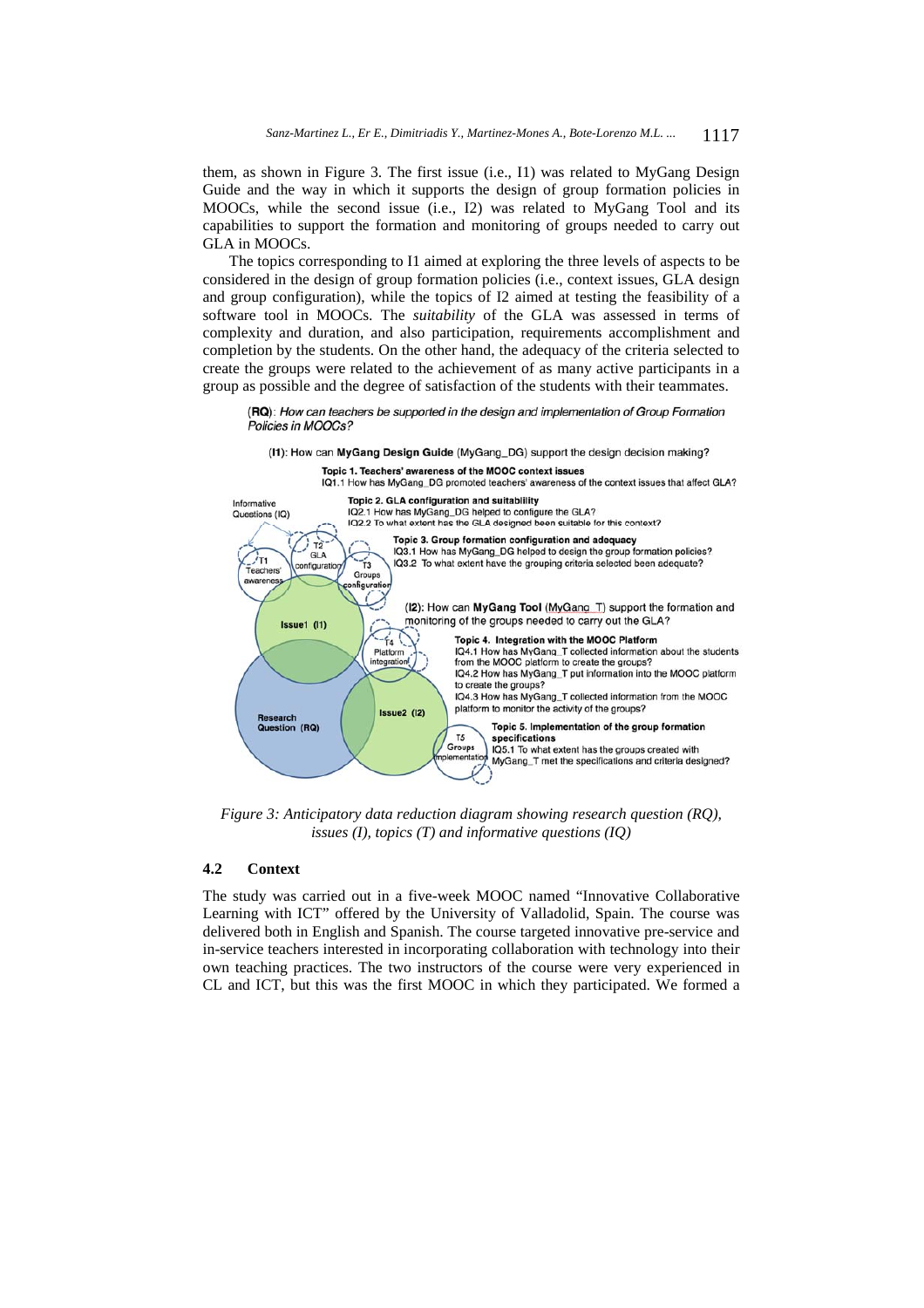co-design team composed of these instructors and the researcher in order to design a GLA to be deployed on the second week of the course.

The course was deployed in the Canvas Network platform between June the 12th till July the 24th, 2017, i.e., a total of six weeks: five weeks (one for each of five modules) plus an additional week to allow students to complete the peer review of the final project and fill out the final satisfaction survey. The enrolment was closed at the end of the first week to allow us to configure properly the groups for the collaborative assignment of the second week. A free certificate was given to the students who completed the mandatory assignments (one per week) in addition to the two surveys. The participation in the course and the completion rates were low compared with other courses of short duration, that could be attributed to the period in which the course was deployed (June and July) when the target students (i.e., in-service teachers) had a high workload. The patterns of student engagement in the course were proportionally similar to those reported in literature.

The total number of enrolments was 759, but only 671 of them remained enrolled at the end of the course. 174 students filled out the initial mandatory survey (needed to configure the groups) and 52 filled out the final satisfaction survey, however only 29 of them (3.8% of the enrolled) achieved the requisites to obtain the certificate.

#### **4.3 Data Sources**

We used a mixed methods approach, with a predominance of qualitative data, in order to better capture the effects of the instruments examined in the study. Mixed methods allowed us to complement and triangulate results [Greene et al., 1989] by using several data sources to collect information to answer the informative questions. This approach is a consequence of our underpinning pragmatic worldview, centered in the problem and oriented to real world practice [Creswell, 2014]. Accordingly, we gathered data from seven sources and three informants shown in Table 1.

Figure 4 shows the timeline of the data collection from the various sources. The first event was the submission of MyGuide\_DG to the teachers to make them aware of its contents and the questions and decisions they were going to take. Then, an interview (i.e., pre-codesign session) with each teacher was scheduled in order to comment, discuss and give them advice about every item of the guide.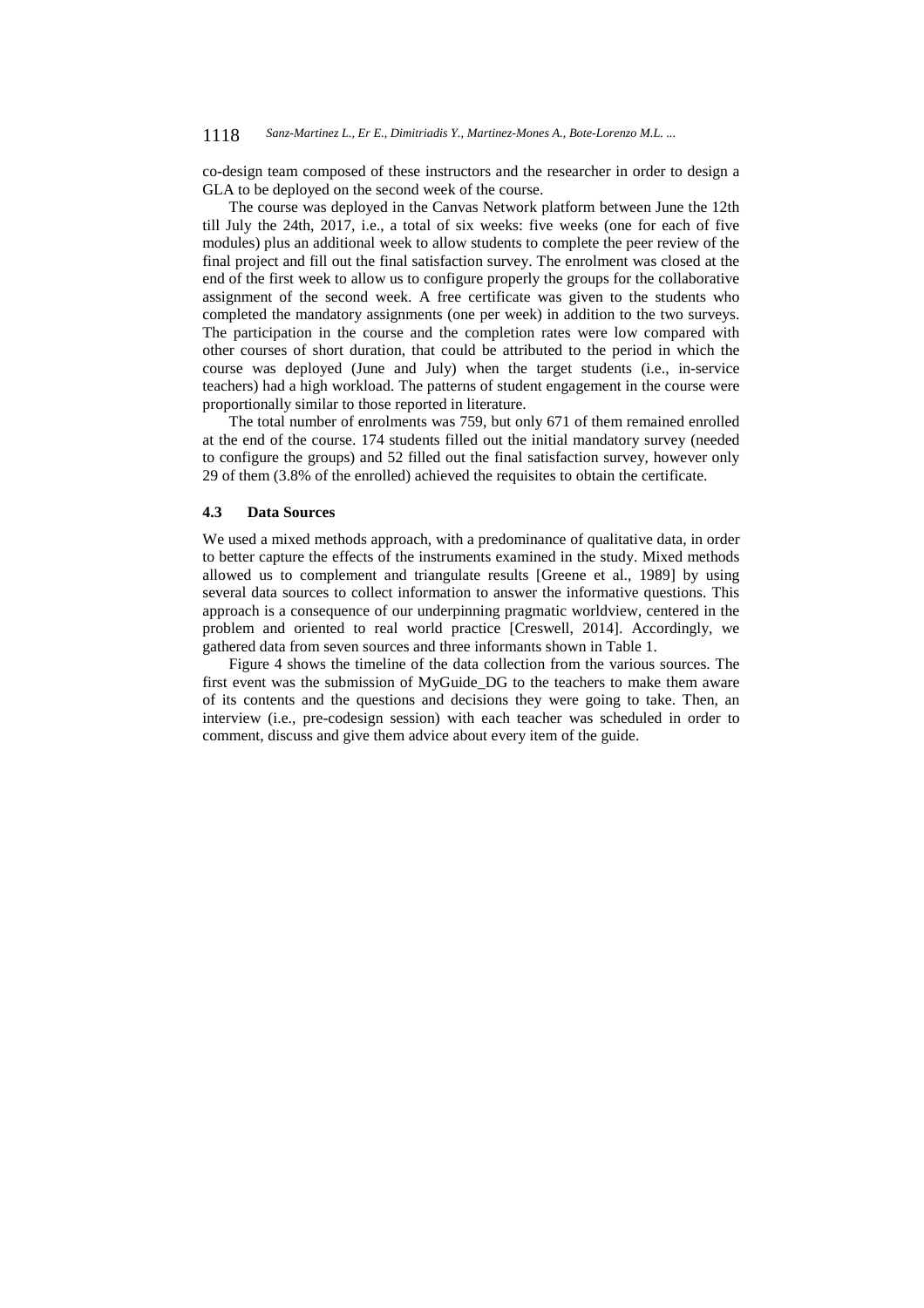| Source/<br>Informant/[Code]               | <b>Description</b>                                                                                                                                                                                                                                                                                                                                                                                                                                            |
|-------------------------------------------|---------------------------------------------------------------------------------------------------------------------------------------------------------------------------------------------------------------------------------------------------------------------------------------------------------------------------------------------------------------------------------------------------------------------------------------------------------------|
| Interviews/<br>$Teaches/[X_Int]$          | Interviews carried out after the use of MyGang _DG to:<br>[Dsng_Int]- Co-design the GLA with the instructors and select<br>the criteria for the group formation.<br>[Feed_Int]- Collect instructors' feedback about their satisfaction<br>with the produced design and its enactment.                                                                                                                                                                         |
| Learning Design/<br>Teachers/[LD]         | The learning design of the course provides information about<br>how MyGang_DG helped configure the GLA and the group<br>formation policy.                                                                                                                                                                                                                                                                                                                     |
| Questionnaire/<br>Teachers/[Quest_X]      | Questionnaire to assess the utility of MyGang_DG.<br>[ $Quest_T < n>$ ]- Filled out by [Teacher $< n>$ ]                                                                                                                                                                                                                                                                                                                                                      |
| Observation/<br>Researcher/[X Obs]        | Researcher observations to determine:<br>[Gen_Obs]- Observations on the achievement of objectives.<br>[Crit_Obs]- To what extent groups created with MyGang_T met<br>the criteria and specifications designed by the teachers.<br>[Intg_Obs]- How MyGang_T was integrated within the MOOC<br>Platform.                                                                                                                                                        |
| Surveys/Students/<br>$[X_Sur]$            | Mandatory course surveys, composed of open-ended and closed<br>questions in a 7-point Likert scale.<br>[Welc_Sur]- Used at the beginning of the course to get<br>demographic data and preferences of the students that will be<br>used as grouping criteria.<br>[Satis_Sur]- Used at the end of the course to measure students'<br>satisfaction with the GLA.                                                                                                 |
| Platform Analytics/<br>Students/[Platf_X] | Canvas LMS REST API used to collect data about:<br>[Platf_engag]-#page_views,#submitted assignments and<br>#posted messages in forums. These data were used to compute<br>the student engagement level (to be used as grouping criteria).<br>[Platf_Monit]- Students participation in groups to identify: active<br>teams, active members in each team, etc. used to evaluate the<br>suitability of the GLA designed and the groups formed in second<br>week. |
| <i>Communications</i> /<br>Students/[Com] | Emails and personal messages sent in the MOOC platform from<br>the students to teachers during the GLA assignment.                                                                                                                                                                                                                                                                                                                                            |

*Table 1: Data sources and informants used (codes indicated within brackets) to create the groups and to answer the informative questions*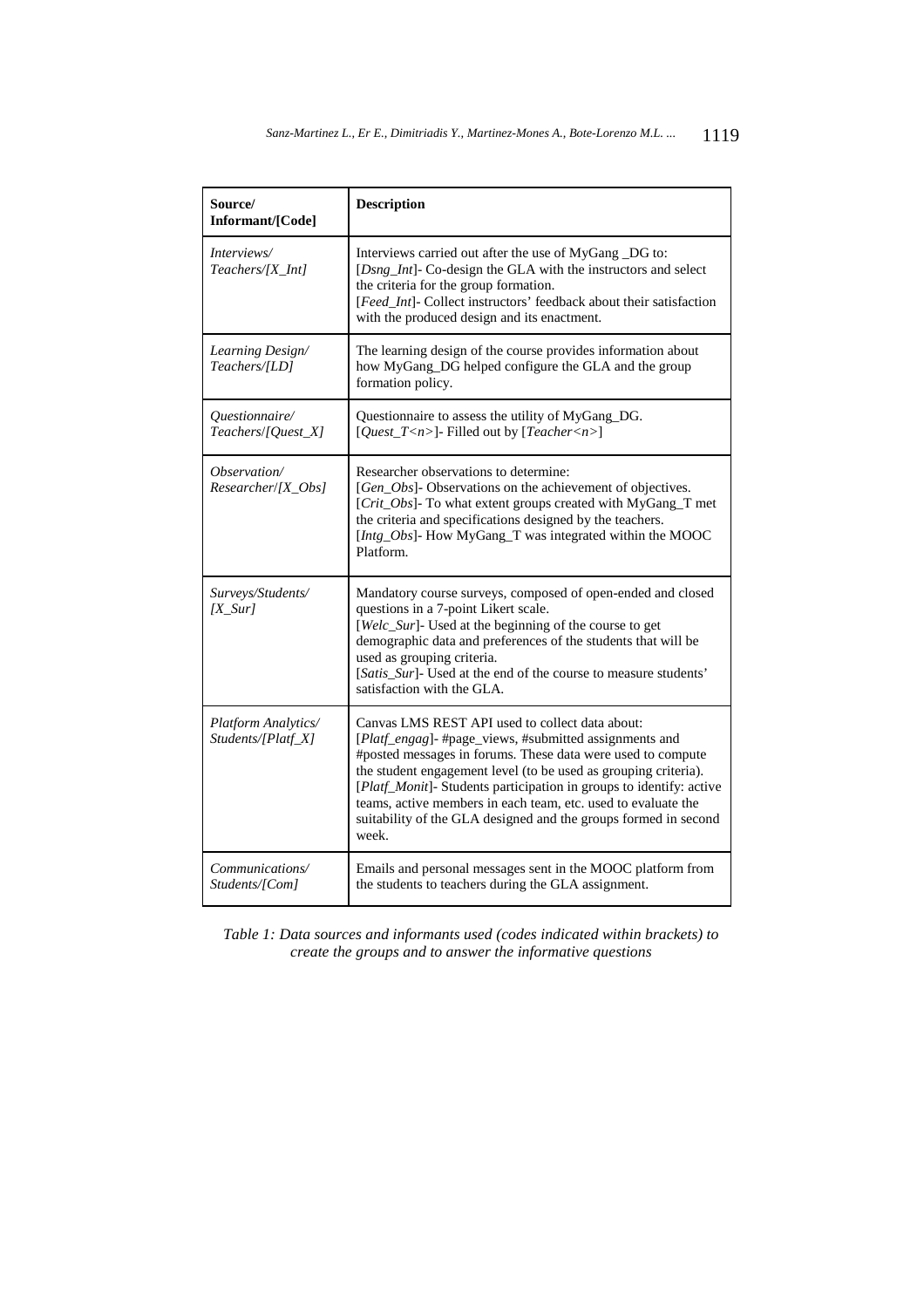

*Figure 4: Data collection timeline* 

#### **4.4 GLA designed and grouping formation policy selected**

The Group Learning Activity (GLA) was composed of two parts. In the first part, students were required to work individually to review and test five technological tools, one from each different category (a list of categories and tools were provided by the instructors of the course). After testing the selected tools, the student must decide on the one that is the most suitable, in their opinion, to be used for enriching the learning scenario proposed by the teachers in the first week of the course. Then, students were asked to reflect on how this tool could be used to enrich this scenario.

In the second part of the activity, the students were required to work in groups of five and share their work from the first part with group members and justify their choice in a shared Etherpad document. Then, they were asked to argue and discuss in the group forum to reach a consensus on the tool to be chosen and present it as a group proposal. All groups were also asked to choose a spokesperson, who would be in charge of submitting the selected group proposal.

The criteria selected by the teachers to create the groups for the activity included three levels of priorities and used both static and dynamic factors (see Figure 2) as criteria. These criteria were meant to be applied to form homogeneous groups in some levels and heterogeneous ones in others.

Next, we summarize the criteria applied to form the groups, ordered in three levels of priority:

*-First priority level of criteria*. In this level two sets of static student data from the welcome survey were used: the *language* ("Spanish" or "English") and the *preferred days to work in the course* ("from Monday to Friday" or "Saturday and Sunday").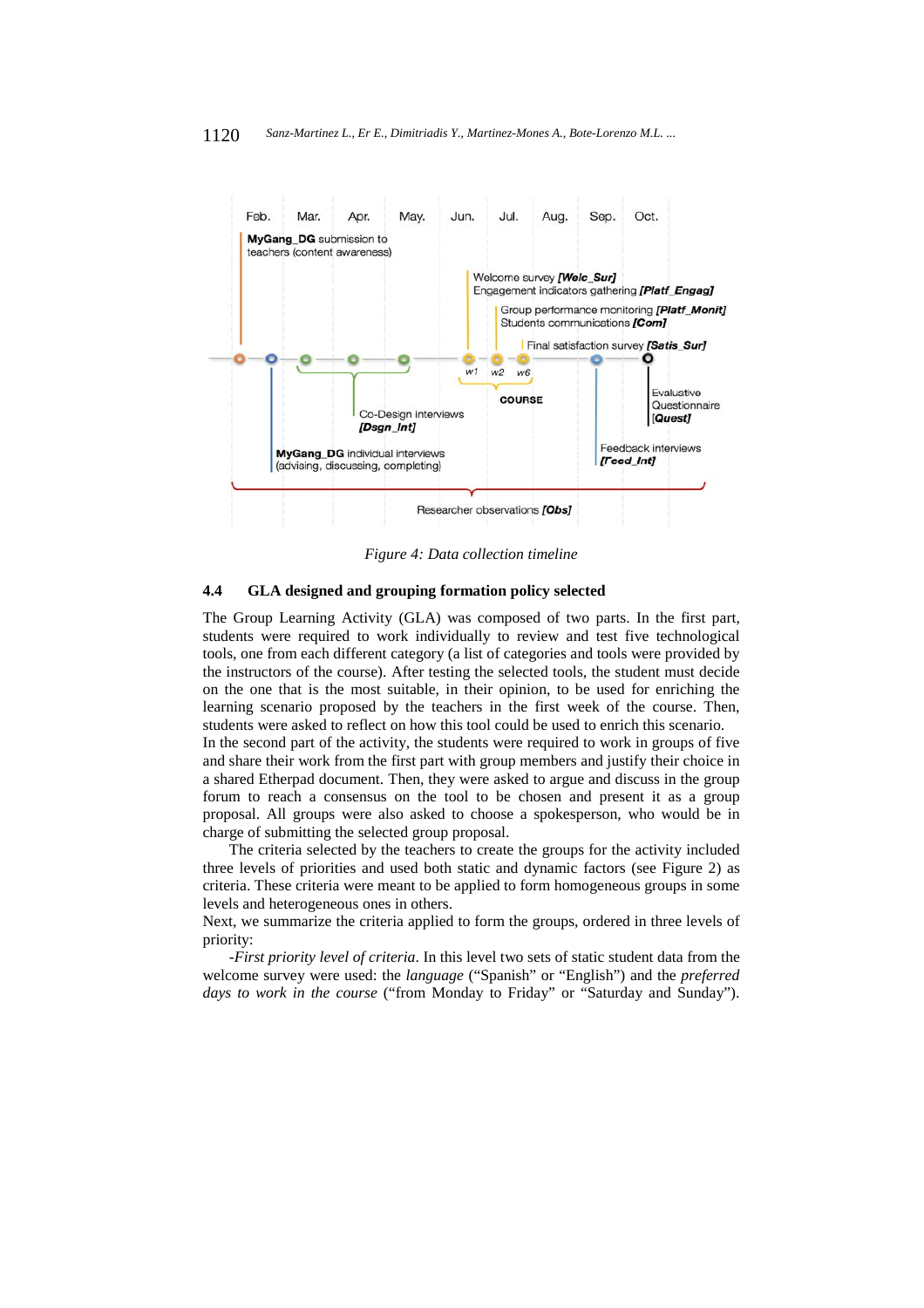These two criteria were applied to form homogeneous groups, resulting in four cohorts. Then within these cohorts, the rest of the grouping criteria were applied. In addition, all students that had not filled out the welcome survey were placed in a separate big group labelled as *NoQuestionnaire,* where no criteria were applied.

*-Second priority level of criteria*. The teachers chose to use a dynamic factor and student engagement levels to form heterogeneous groups at this priority level. It should be noted that separate clustering processes were applied for each of the four cohorts, which were derived from the application of the first priority level of criteria. To measure student engagement, three elements were taken into account: engagement with course contents, engagement with course discussions, and engagement with course assessments, in line with the criteria proposed by other authors [Ferguson and Clow, 2015]. We used the following indicators collected from the platform analytics as the measures for each type of engagement, respectively: (i) number of page\_views, (ii) number of posted messages in forums, and (iii) number of submitted assignments. These indicators were standardized and used to categorize the students from each cohort into as many levels as the number of required members of a team (five in our case). Then, in order to form the heterogeneous team, students belonging to each engagement level were assigned to every group. To choose the concrete student of each level to be included in a group, we needed to consider the criteria of the third level of priority.

*-Third priority level of criteria*. In this level five static student data variables gathered from the welcome survey were used, i.e., ICT\_experience, ICT\_attitude, CL\_experience, CL\_attitude and knowledge\_domain. All these variables were in the same scale, so no normalization was needed with them. They were applied to form heterogeneous groups. To do so, we applied Principal Component Analysis (PCA), a statistical procedure used to reduce the dimensionality of a dataset. This way, we obtained a single resulting variable that could be integrated with the criteria of the second level, which was intended also for group heterogeneity. We achieved this integration by choosing the students from each level of engagement in a way that maximizes the Euclidean distance wıth the resulting variable of the PCA.

## **5 Results and Findings**

In this section, we firstly present the responses to the informative question posed in subsection 4.1 regarding the use of MyGang DG and MyGang T. Then, we summarize the main findings of the study, and we finish by exposing some lessons learnt from the pitfalls of this experience.

*-[IQ1.1]- How has MyGang\_DG promoted teachers' awareness of the context issues that affect GLA?*

[Teacher1], very experienced in CL, highlighted the utility of section 4 of MyGang DG. This section, related to Dynamic Factors, helped him to make decisions regarding the design of the GLA and the grouping criteria. ("*Perhaps section 4 has made me think about the things. Mainly, having to think about which "MOOC-like" criteria I had to keep in mind. This can help someone experienced in CL but not in MOOCs.*" [Quest\_T1]). Moreover, [Teacher1] considered that the guide could help teachers who are less experienced in CL than him. ("*Probably for someone less*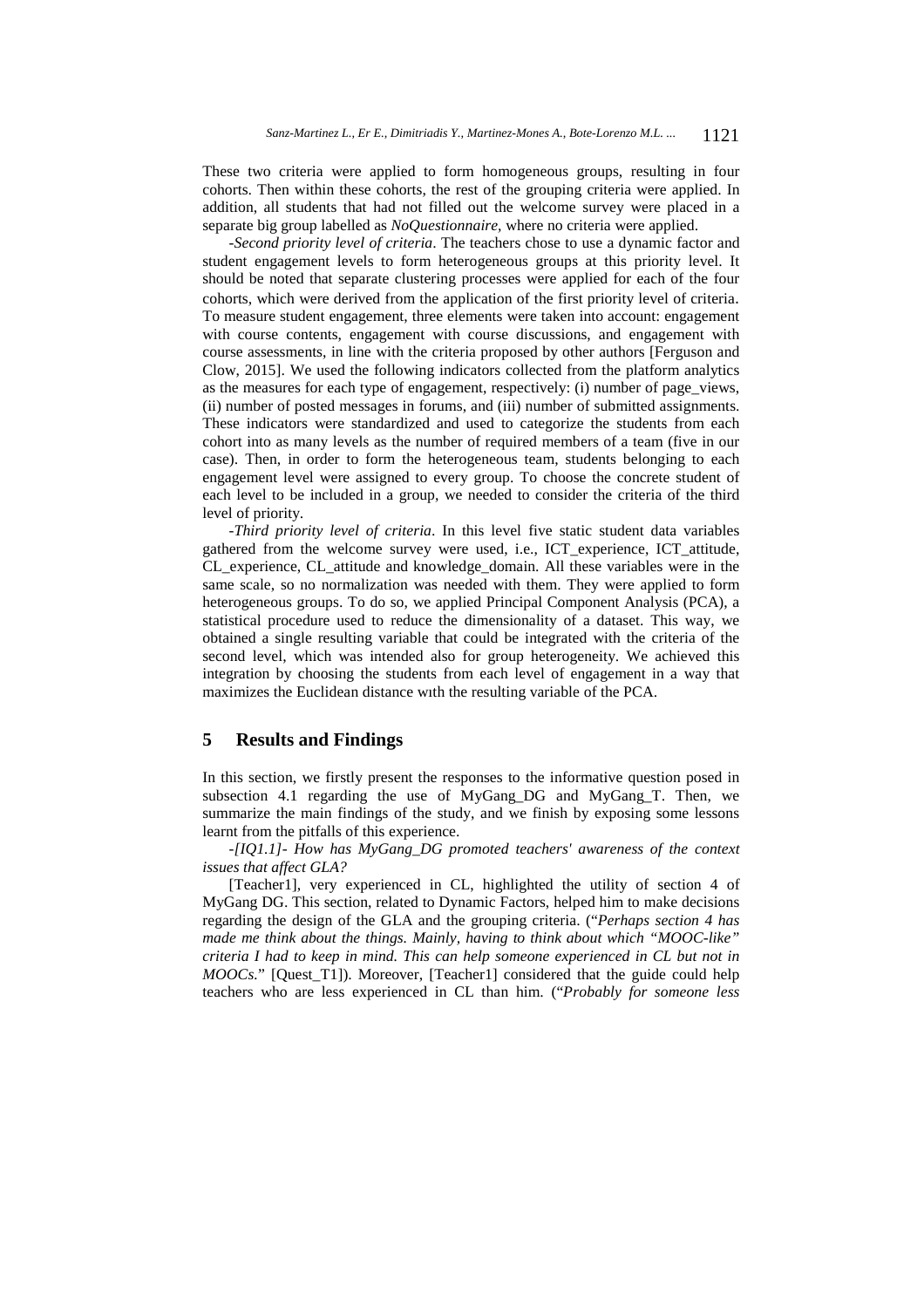*experienced in CL, this would be much more useful.*" [Quest\_T1]. In his own opinion, as [Teacher1] already knew the possible issues emerging from MOOC contexts, the guide did not help him much beyond reminding him of these issues. However, the observations made by the researcher [Gen\_Obs] showed that [Teacher1] underestimated the complexity introduced by the MOOC context, and consequently few students could follow precisely the instructions of the GLA, and complete accordingly these activities [Platf\_Monit] and [Gen\_Obs]. Additionally, the guide helped him to focus on the aspects needed to classify students to make successful groups in this context. ("Maybe it helped me to think what focus on to "classify" students in order to group them." [Quest\_T1]).

[Teacher2], expressed that the guide helped her to better understand the issues affecting GLA because it enabled her to reflect on various characteristics of MOOCs which she had never taken into account in other learning contexts. ("*It helped me because it made me reflect on questions I do not have in mind in small scale contexts, for instance, on when to close the enrolment in order to allocate all the students to groups. There are many aspects that must be considered from the very beginning of the conception of the MOOC*" [Quest T2]). She also mentioned that her point of view changed regarding the usefulness and effectiveness of homogeneity applied in certain criteria to form student groups. Previously, she had followed the dominant learning sciences standing, i.e., that heterogeneity in groups provides better results in terms of overall learning, social skills, equity, etc. But after the use of the guide, her opinion was that in MOOCs some homogeneity could be needed to achieve groups of students that may be suitable to work together. ("*There were some things very clear to me in small scale context such as the promotion of groups as much heterogeneous as possible in order to [...] but now I think that in MOOC context it is good to have some homogeneity regarding certain characteristics*". [Quest\_T2]). The guide made her also consider several aspects about the GLA such as the way to assess and tutor it. ("*There were some aspects that I have never considered before, such as that the way of assessing and tutoring must be adapted to these contexts*". [Quest\_T2]).

*-[IQ2.1]- How has MyGang \_DG helped to configure the GLA?*

The teachers were able to decide on several aspects of the GLA description through their individual interviews with the guide and the co-design interviews [Dsgn\_Int] that enabled them to: (i) reflect on the possibilities of applying a Collaborative Learning Flow Pattern, such as jigsaw or pyramid. ("*The researcher presents a draft design of a jigsaw, but teachers reject it selecting to design the first level of a pyramid.*" [Dsgn\_Int]"); (ii) choose activity properties such as the production of an artifact and the need for a preliminary discussion of individual ideas in order to reach an agreement; (iii) select the activity duration (i.e., one week). ("*The teachers reflect on selecting three days of duration but the researcher recommendations make them reflect about the lack of availability of some students during working days*" [Dsgn\_Int]); (iv) decide on how to assess the activity, evaluating it as "Passed" if they submit both the individual and the group proposals and (v) decide on how to tutorize the activity and solve the students' doubts.

*-[IQ2.2]- To what extent has the GLA designed been suitable for this context?*

The suitability was analyzed in terms of adequacy to the context, mainly regarding its complexity and duration. We also analyzed some success parameters as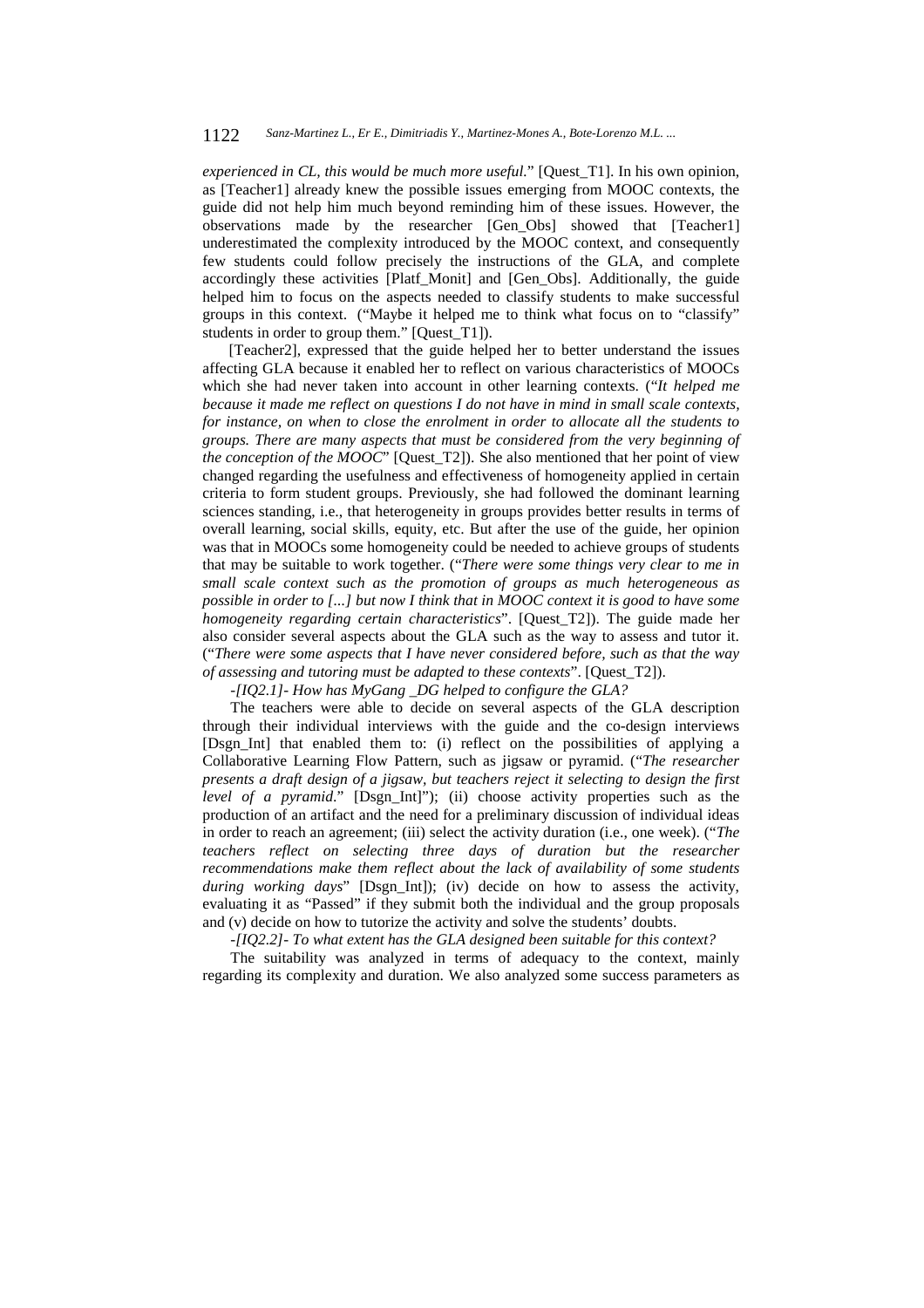a measure of its feasibility regarding participation, requirements accomplishment and completion by the students.

The number of submissions for the mandatory assignments in each week was: w1: 70, *w2: 64*, w3: 40, w4: 35 and w5: 32. Therefore, the GLA of the second week was the second assignment of the course in terms of participation and completion. This indicates a regular rate considering the progressive decrease of participation in the MOOC. However, many students did not accomplish the steps stated in the assignment specification (e.g., writing in the forum that was specified in the assignment description, justifying their choice, selecting the spokesperson, etc.). To explain this fact, we collected the teachers' opinions through feedback interviews [Feed Int] and revised the students' communications. This information, together with the researcher observations, gave us some possible reasons for the poor attainment of the activity, and therefore some suitability issues: (i) several students did not carefully read the GLA description, since it was too long; (ii) the GLA complexity was rather high, since it involved several ICT tools and (iii) the time needed to carry out the GLA was longer than expected.

*-[IQ3.1]- How did MyGang\_DG help instructors design the group formation policies?*

The guide supported teachers in configuring multiple aspects of group formation: (i) the use of criteria for group formation, i.e., groups were neither formed randomly, nor through self-selection by students; (ii) the group size, five students per group. The possibility of oversizing the group to seven, in order to have some redundancy to prevent a low rate of participation was discussed in the [Dsgn\_Int], but finally not selected; (iii) the static data that should be included in the welcome survey, to be used as grouping criteria, i.e., language, preferred days to work on the course, experience in CL, attitude towards CL, experience in ICT, attitude towards ICT, and the domain of knowledge in which they had teaching experience; (iv) the dynamic data, that should be collected from the platform analytics, to be used as grouping criteria, i.e., the engagement indicators;  $(v)$  the levels of priority for each set of criteria and  $(vi)$  the use of homogeneity or heterogeneity in each level.

*-[IQ3.2]- To what extent have the grouping criteria selected been adequate?*

The adequacy of the criteria was analyzed in terms of the achievement of as many active participants in a group as possible and the degree of satisfaction of the students with their teammates. The analysis of the group activity and performance gave us the following information:

There were 35 groups created by the tool according to the group formation criteria configured by the instructors, but it was needed to create two more groups (one for each language) to reallocate some students who expressed their dissatisfaction with the group they belonged to, because of the absence of their teammates. Therefore, the final number of collaborative groups was 37. One more group was created to allocate the students who did not fill out the survey, since some of the criteria used to form the groups employed data from this survey.

There were 28 active groups (75.7%), that is, they had activity in their forums (i.e., posted messages) and submitted the assignment. In the remaining 9 groups, none of the members performed any action. Within the active groups, 5 of them had 3 active members who participated in the activity (2 of these groups were created afterwards to reallocate dissatisfied students); 14 groups had 2 active members and 9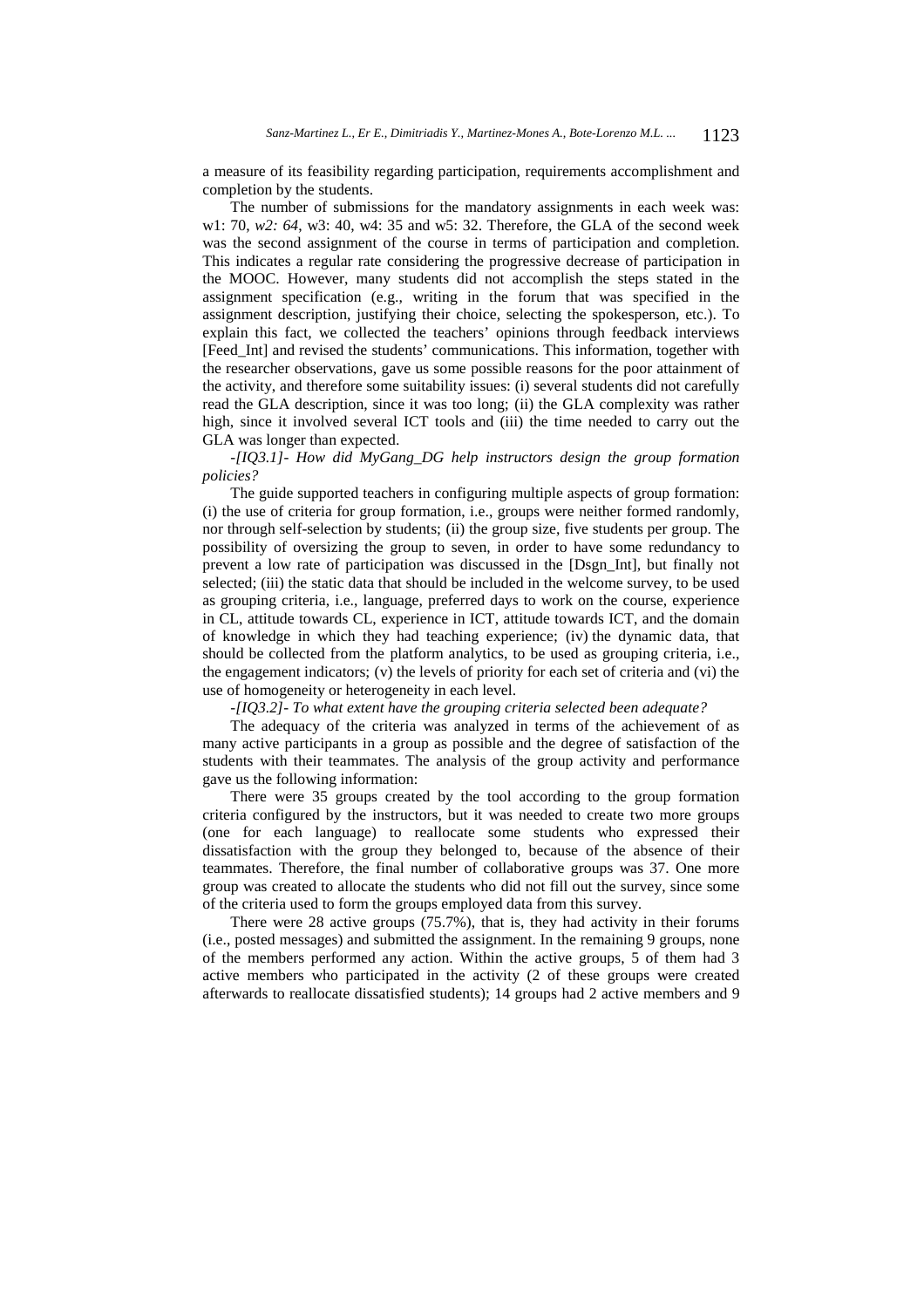groups had only 1 active member. In their communications to teachers [Com] and the satisfaction survey [Satis Sur], many students expressed their dissatisfaction with their group work experiences. Their main complaint was about the presence of inactive students in their group. This fact confirmed our previous finding and recommendation to teachers about the advantage of applying criteria to achieve as many active students in a group as possible [Sanz-Martínez et al., 2017]. Although all students that constituted the dataset of the group formation had filled out the welcoming survey, and therefore they had shown at least a minimum level of participation in the course, the heterogeneous distribution of students regarding their engagement level led to groups with many inactive students.

*-[IQ4.1]- How has MyGang\_T collected information about the students from the MOOC platform to create the groups?*

The data from the welcome survey were downloaded from the Canvas Platform in a .CVS file, which fed the tool prototype, that processed and stored them in order to create the feature vector used for group formation.

The tool used also the Canvas LMS REST API to obtain information about the students' activity during the course. The GET functions used were: (i) GET course-level student summary data. - Used to obtain the number of pages

viewed by each student, stored in the variable [num\_page\_view] of the feature vector.

(ii) GET user-in-a-course participation data. - Used to identify the concrete pages visited by each student in order to extract their participation in the forums, stored in the variable [num\_post\_mess] of the feature vector. This function was also used to obtain the number of assignments submitted by each student, stored in the variable [num\_subm\_assi] of the feature vector.

With these variables the tool gauged, in the Dynamics Processing module, the engagement level of each student, categorizing it into five levels.

*-[IQ4.2]- How has MyGang\_T put information in the MOOC Platform to create the groups?*

To create the groups the tool prototype used the following Canvas LMS REST API functions:

(i) POST Create a group. - Used to create a group within an existing category.

(ii) PUT Edit a group. - Used to modify a group, allows to assign members to the group by specifying in one of its parameters an array containing the member IDs.

*-[IQ4.3]- How has MyGang\_T collected information from the MOOC platform to monitor the activity of the groups?*

To monitor the groups' activity, the tool prototype used the following Canvas LMS REST API functions:

(i) GET List discussion topic. - Used to obtain the group discussion (i.e., group forums.

(ii) GET a single topic. - Used to obtain every topic of the forum and identify its owner.

With this information the tool, by means of a recursive function, determined the participants of each group, the number of messages sent by each participant and, the number of active participants of the group.

(iii) GET List groups in group category. – Used to obtain the list of groups.

*-[IQ5.1]- To what extent has the groups created with MyGang\_TP met the specifications and criteria designed?*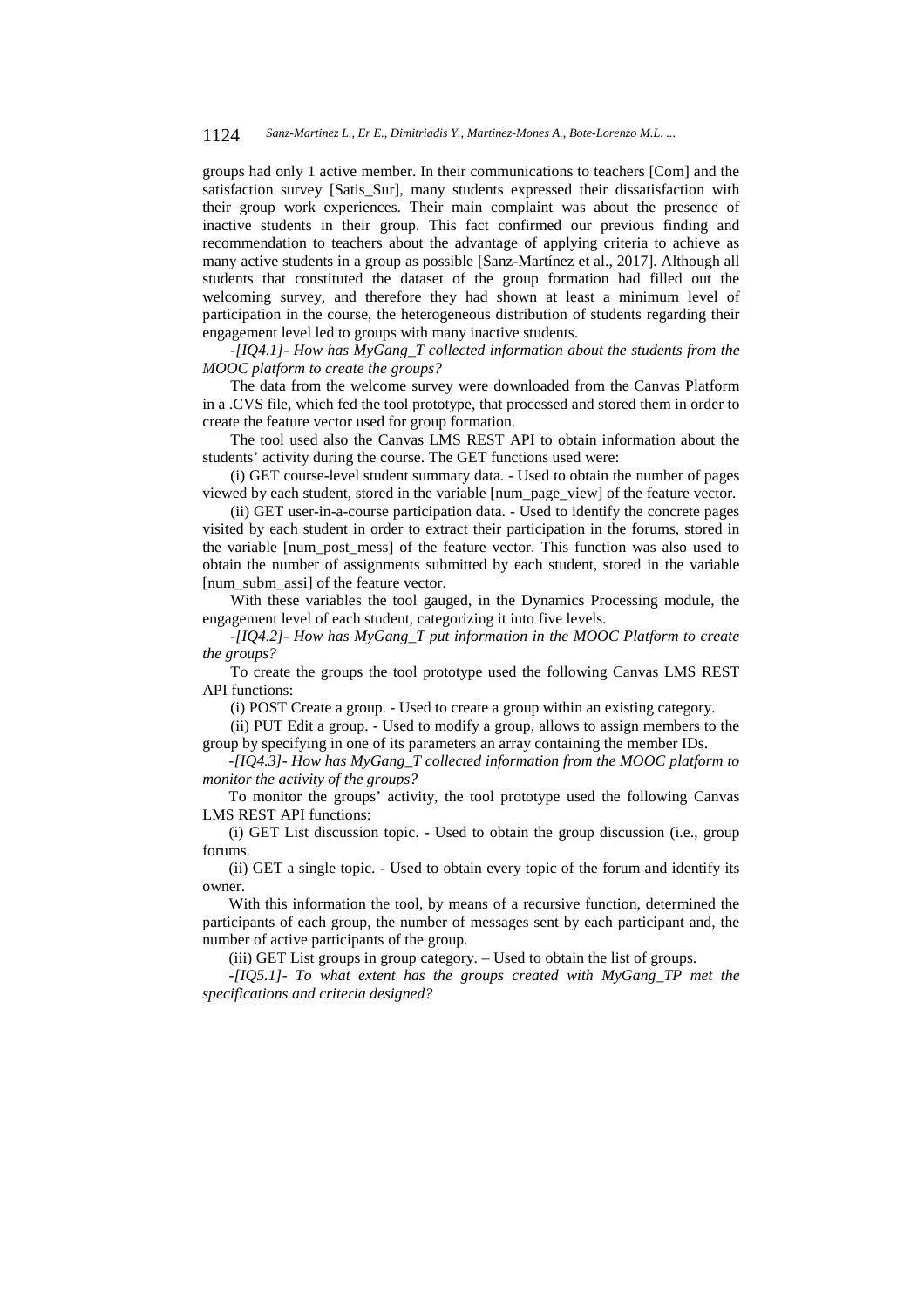The first level of grouping criteria implemented in MyGang\_TP aimed to create homogenous subsets of students according to their preferred language of instruction and the preferred days to study the course. According to results, the tool was able to create fully homogeneous subsets of students as desired by the instructor.

The criteria of the second level of priority must be applied to form heterogeneous groups regarding students' engagement levels. To meet this criterion precisely it would be necessary to have exactly the same number of students from each engagement level. However, there were more students with low levels of engagement than those with high levels of engagement. As a result, there were some groups which contained higher numbers of low engagement students, thus resulting in heterogeneity lower than intended.

The criteria of the third level of priority, by definition, should have a lower impact than the previous levels. To apply the third level criteria, we used a PCA process in order to reduce the five variables selected by the teachers into one resulting variable. This allowed us to combine this variable with the criteria of the previous level (i.e., by maximizing the Euclidean distance regarding this variable when selecting the students of each level). Therefore, the impact of these third level criteria had a slight impact on some groups.

Besides the main *findings* shown in Table 2, we present below some *lessons learnt* from the pitfalls of this experience that can help us to improve *MyGang DG* and *MyGang\_T* for the next iteration:

-It would be desirable to offer clear and complete guidelines to students to accomplish the GLA, however very long descriptions can tire and bore students. Therefore, alternative ways to describe the activity, such as graphics, schemas or videos, could be implemented.

-It would be convenient to schedule the GLA on the second half of the course in order to have a stable dataset regarding students' engagement.

-It would be recommendable to achieve groups with as many students active as possible, thus avoiding inactive students, which frustrate their teammates.

-When the observed participation of the students in the course is quite low, application of complex pedagogical criteria to group them has minor impact. Instead, it would be better to connect the active students together.

-Regarding the application of several levels of criteria, it is convenient to prioritize those related to connecting the active students and then to apply the rest of criteria with lower priority.

-Instead of taking the final decision on the grouping criteria during the design phase, software tools can serve to analyze the student dataset during the course enactment in order to recommend grouping criteria adapted to the concrete population.

-Even if the teachers were able to identify issues related to MOOCs, it was not sufficient to obtain a suitable collaborative design. We should find out, in future works, how to make teachers aware of the problems of CL in MOOCs.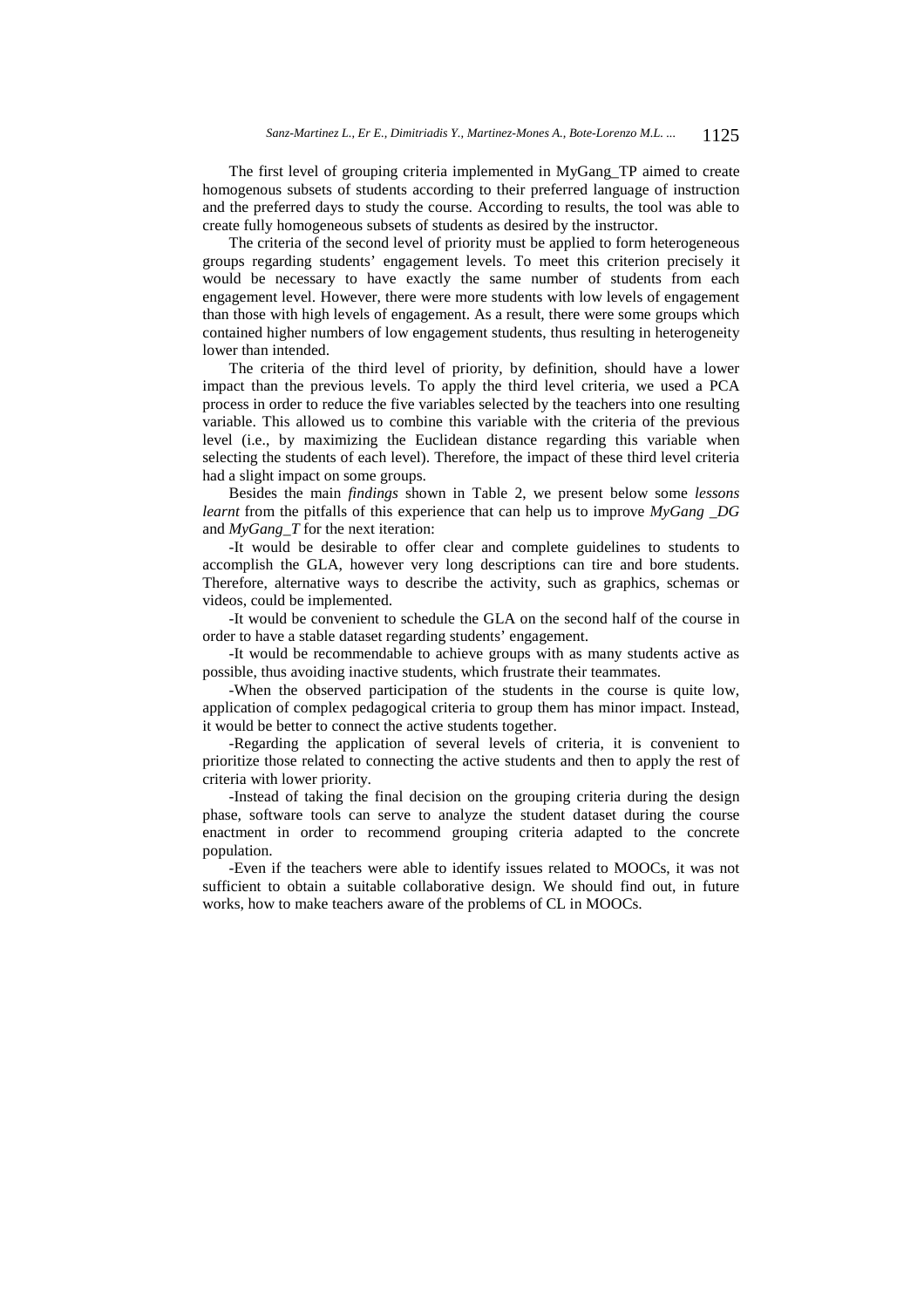| <b>Topic</b>                                    | <b>Finding (Data Sources)</b>                                                                                                                                                                                                                                                                                                                                                                                                                                                                                                                                                                                                                                                |
|-------------------------------------------------|------------------------------------------------------------------------------------------------------------------------------------------------------------------------------------------------------------------------------------------------------------------------------------------------------------------------------------------------------------------------------------------------------------------------------------------------------------------------------------------------------------------------------------------------------------------------------------------------------------------------------------------------------------------------------|
| Topic 1.<br><b>MOOC</b><br>issues'<br>awareness | The guide promoted teachers' awareness of the context issues that<br>affect GLA and made them reflect on the aspects that can have<br>impact on group formation. ([Quest1], [Quest2], [Feed_Int]<br>The guide made teachers change their point of view with respect to<br>their usual collaborative designs to adapt them to MOOC contexts.<br>([Quest2])<br>Enrolment closing, requisites to obtain the certificate, and students'<br>geographic dispersion were aspects to consider from the set out of<br>conception of a MOOC with CL. ([Quest2])<br>Teachers became aware of the impact of several items presented in<br>the guide after the course ending. ([Gen_Obs]) |
| Topic 2.<br><b>GLA</b><br>configuration         | The moment in the course timeline when the GLA is scheduled<br>was relevant, because the patterns of students' engagement affect<br>its performance. These patterns tend to stabilize about the middle<br>of the course. ([LD], [Feed_Int])<br>The complexity, time required to accomplish it, and way of<br>describing the activity must be carefully measured in order not to<br>excessively overload students with the GLA. ([LD], [Feed_Int],<br>[Gen_Obs], [Com], [Satis_Sur])                                                                                                                                                                                          |
| Topic 3.<br>Groups'<br>configuration            | The factors related with the course activity (Dynamic Factors) were<br>relevant to configure the groups. ([Quest_T1])<br>Homogeneity over certain criteria, such as students' timetables, can<br>be useful to obtain suitable groups. ([Quest_T2])<br>Inactive students in a group strongly affect the satisfaction with the<br>GLA of their teammates. ([Satis_Sur])<br>To achieve groups with many students' active it is effective to<br>require homogeneity on students' engagement. ([Gen_Obs])                                                                                                                                                                         |
| Topic 4. Tool<br>integration                    | Supporting tools can be integrated into the MOOC platforms<br>through the platform APIs and by processing the files produced by<br>the platform (e.g., .CVS files or internal databases). ([Intg_Obs])                                                                                                                                                                                                                                                                                                                                                                                                                                                                       |
| Topic 5. Tool<br>requirements.                  | The accomplishment of requirements and criteria strongly depend<br>on the students' dataset. ([Crit_Obs])                                                                                                                                                                                                                                                                                                                                                                                                                                                                                                                                                                    |

*Table 2: Summary of findings of the study organized by topic*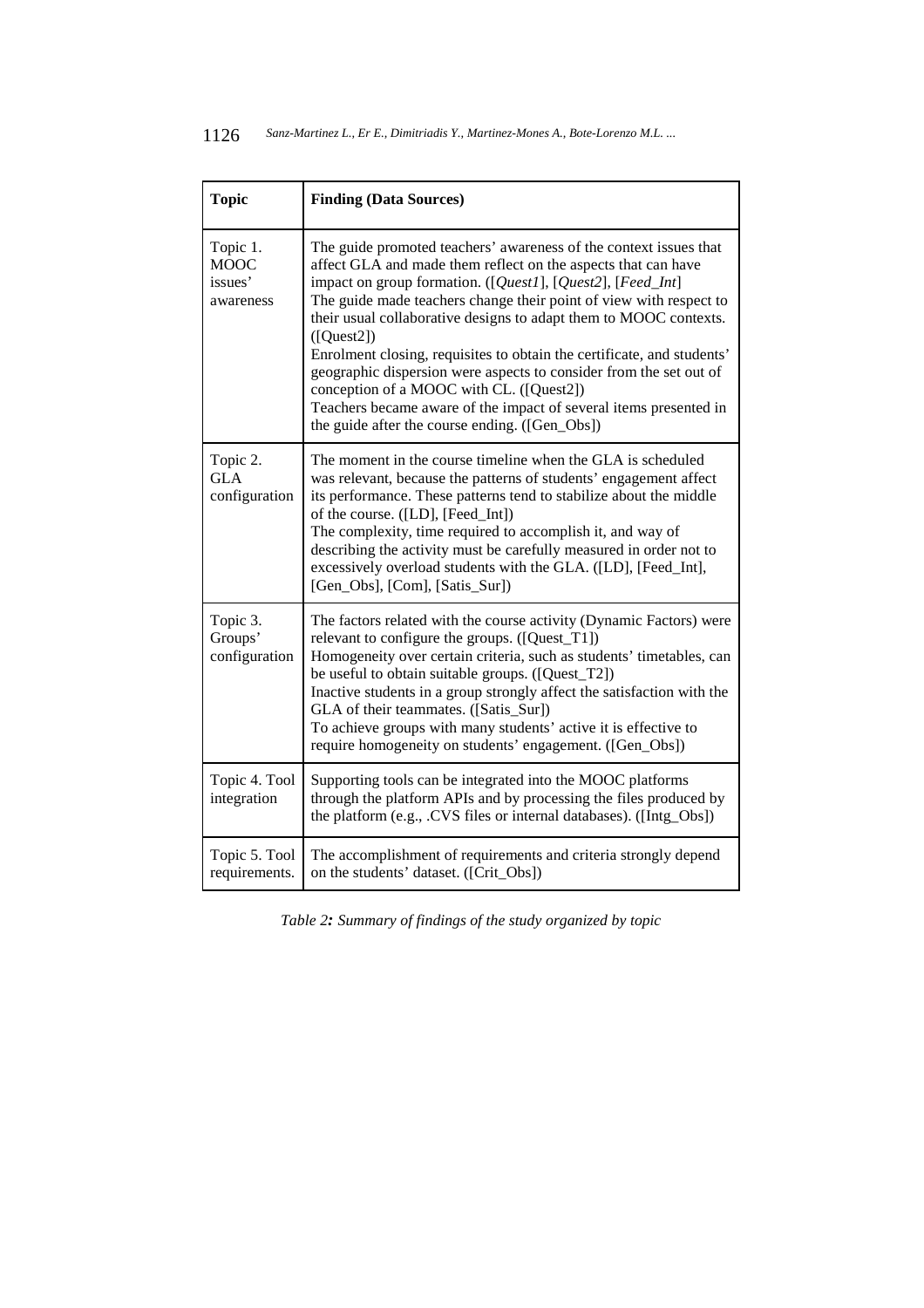### **6 Conclusions and Future Work**

The study reported in this paper has explored a way in which teachers can be supported in the design and implementation of group formation policies in MOOCs. The information obtained with the study has served to extract conclusions and recommendations that could facilitate the orchestration of collaborative groups and therefore, the implementation of GLA in MOOC context.

The *guide* helped teachers to be aware of the MOOC context issues, to design the GLA and to configure the groups. However, we have extracted some lessons learnt from this MOOC in order to design more successful GLA (i.e., with higher participation, better understanding and accomplishment of the task requirements, and greater student's satisfaction) in MOOC contexts. These lessons learnt should be included in new versions of the guide in order to offer recommendations to the teachers, following our overall DBR process.

We also learnt about the criteria that allow forming suitable groups in MOOC context, finding that it is desirable to achieve groups that avoid inactive members. An heterogeneous distribution of students regarding their engagement level leads to many groups with several inactive students, and therefore it seems preferable to require homogeneity regarding students' engagement.

The *tool* met the specifications, created the groups applying the criteria selected by the teachers, and also served to monitor the activity of the groups. It was successfully integrated with the MOOC platform (i.e., Canvas Network) through a REST API. However, the prototype should continue evolving and enriching with new capabilities, such as an interface that include recommendations, that could be based on an analysis of the available students' dataset, when the teacher selects the grouping criteria. It can also include alerts to inform teachers about the groups' performance as a part of the monitoring capability. The alerts and report information about the groups' activity could be sent daily to teachers so that they can react and intervene if necessary.

In the short term, we plan to carry out another iteration of the DBR process with a new version of the guide and new tool functionalities to keep on exploring and evaluating the framework in new MOOC interventions. The main findings of this study will be checked and analyzed in these future interventions.

#### **Acknowledgments**

This research has been partially funded by the Spanish State Research Agency (AEI) and the European Regional Development Fund, under project grants TIN2014-53199- C3-2-R and TIN2017-85179-C3-2-R, the Regional Government of Castilla y León and the European Regional Development Fund, under project grant VA082U16, the European Commission, under project grant 588438-EPP-1-2017-1-EL-EPPKA2-KA and the Universidad de Valladolid (UVa). The authors thank the rest of the GSIC/EMIC research group, Roberto Castellanos, as well as the Canvas Network team, for their valuable ideas and support.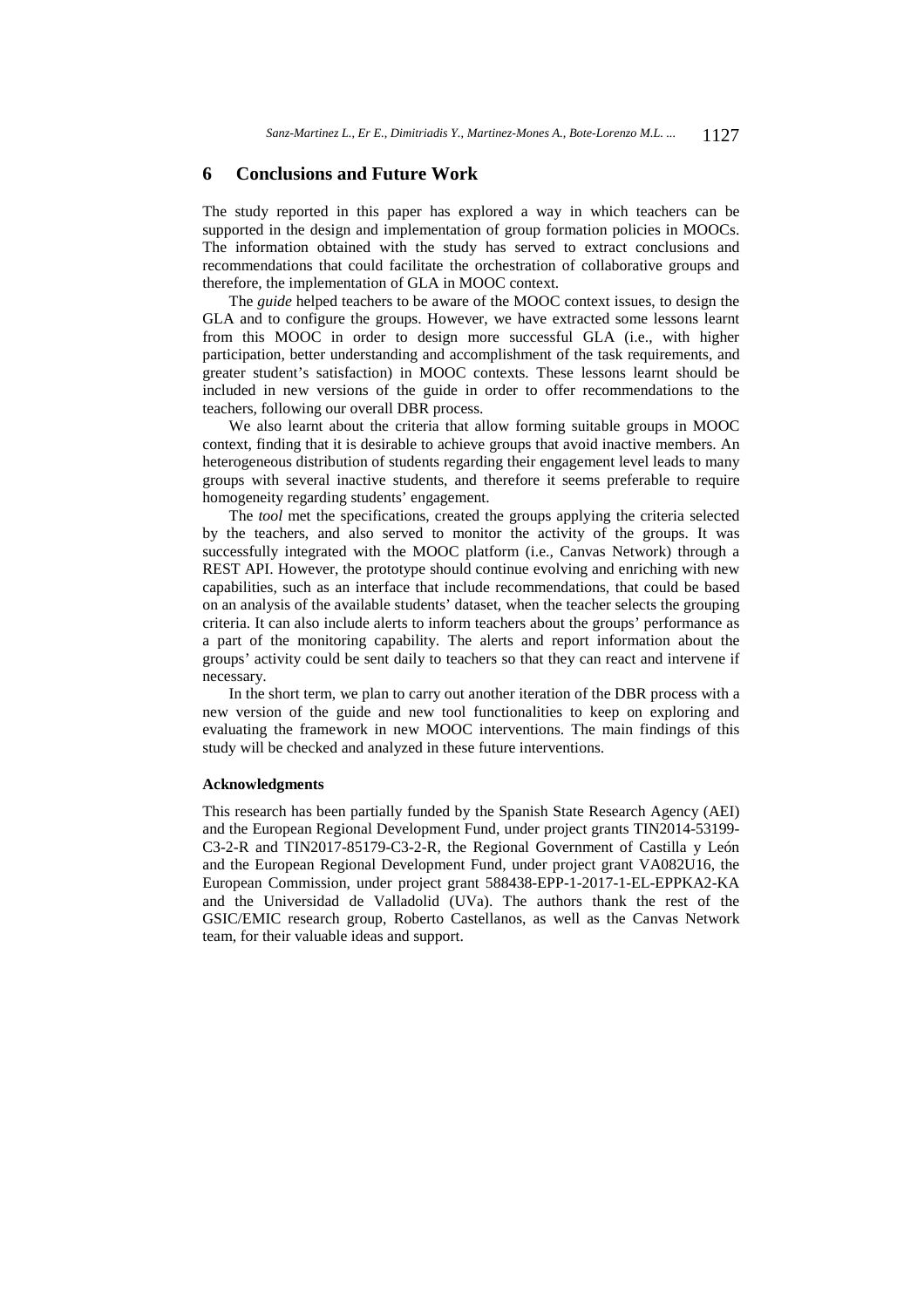### **References**

[Alario-Hoyos et al., 2013] Alario-Hoyos, C., Pérez-Sanagustín, M., Delgado-Kloos, C., Parada-G., H. A., Muñoz-Organero, M., & Rodríguez-De-Las-Heras, A. (2013). Analysing the impact of built-in and external social tools in a MOOC on educational technologies. In *Proceedings of the 8th European Conference on Technology Enhanced Learning (EC-TEL-2013), Paphos (Cyprus), 17-21 September 2013* (Vol. 8095 LNCS, pp. 5–18).

[Alario-Hoyos et al., 2014a] Alario-Hoyos, C., Pérez-Sanagustín, M., Cormier, D., & Delgado-Kloos, C. (2014). Proposal for a conceptual framework for educators to describe and design MOOCs. *Journal of Universal Computer Science*, *20*(1), 6–23.

[Alario-Hoyos et al., 2016] Alario-Hoyos, C., Muñoz-Merino, P. J., Pérez-Sanagustín, M., Delgado-Kloos, C., & Parada-G., H. A. (2016). Who are the top contributors in a MOOC? Relating participants' performance and contributions. Journal of Computer Assisted Learning, Vol 32, No 3, 232–243.

[Blom et al., 2013] Blom, J., Li, N., & Dillenbourg, P. (2013). MOOCs are more social than you believe. eLearning Papers, 33, 1–3.

[Brinton et al, 2013] Brinton, C. G., Chiang, M., Jain, S., Lam, H., Liu, Z., & Wong, F. M. F. (2013). Learning about social learning in MOOCs: From statistical analysis to generative model. IEEE Transactions on Learning Technologies, 7(4), 346–359.

[Conole, 2013] Conole, G. (2013). MOOCs as disruptive technologies: strategies for enhancing the learner experience and quality of MOOCs. RED Revista de Educación a Distancia, 39,1–17.

[Conole, 2015] Conole, G. (2015). Designing effective MOOCs. Educational Media International, 52(4), 239–252.

[Creswell, 2014] Creswell, J. W. (2014). Research design: qualitative, quantitative, and mixed methods approaches. SAGE Publications.

[Daniel, 2012] Daniel, J. (2012). Making sense of MOOCs: Musings in a maze of myth, paradox and possibility. *Journal of Interactive Media in Education*, *2012*(3), 18.

[De Hei, 2011] De Hei, M., Strijbos, J.-W., Sjoer, E., & Admiraal, W. (2016). Thematic review of approaches to design group learning activities in higher education: The development of a comprehensive framework. *Educational Research Review*, *18*, 33–45.

[Dillenbourg et al., 2014] Dillenbourg, P., Fox, A., Kirchner, C., & Wirsing, M. (2014). Massive Open Online Courses: Current state and perspectives. Dagstuhl Manifestos (Vol. 4).

[Duque, et al., 2015] Duque, R., Gómez-Pérez, D., Nieto-Reyes, A., Bravo, C. (2015): Analyzing collaboration and interaction in learning environments to form learner groups; Computers in Human Behavior, Vol. 47, No. 2015, pp. 42–49.

[Er et al., 2017] Er, E., Gómez-Sánchez, E., Bote-Lorenzo, M. L., Dimitriadis, Y., Asensio-Pérez, J. I.: 'Predicting peer-review participation at large scale using an ensemble learning method'; In Learning Analytics Summer Institute. Madrid, Spain (2017), pp. 55–62.

[Ferguson and Clow, 2015] Ferguson, R., Clow, D. (2015). Consistent Commitment: Patterns of engagement across time in Massive Open Online Courses (MOOCs). Journal of Learning Analytics, Vol. 2, No. 3 pp. 55–80.

[Ferguson and Sharples, 2014] Ferguson, R., & Sharples, M. (2014). Innovative pedagogy at massive scale: Teaching and learning in MOOCs. Lecture Notes in Computer Science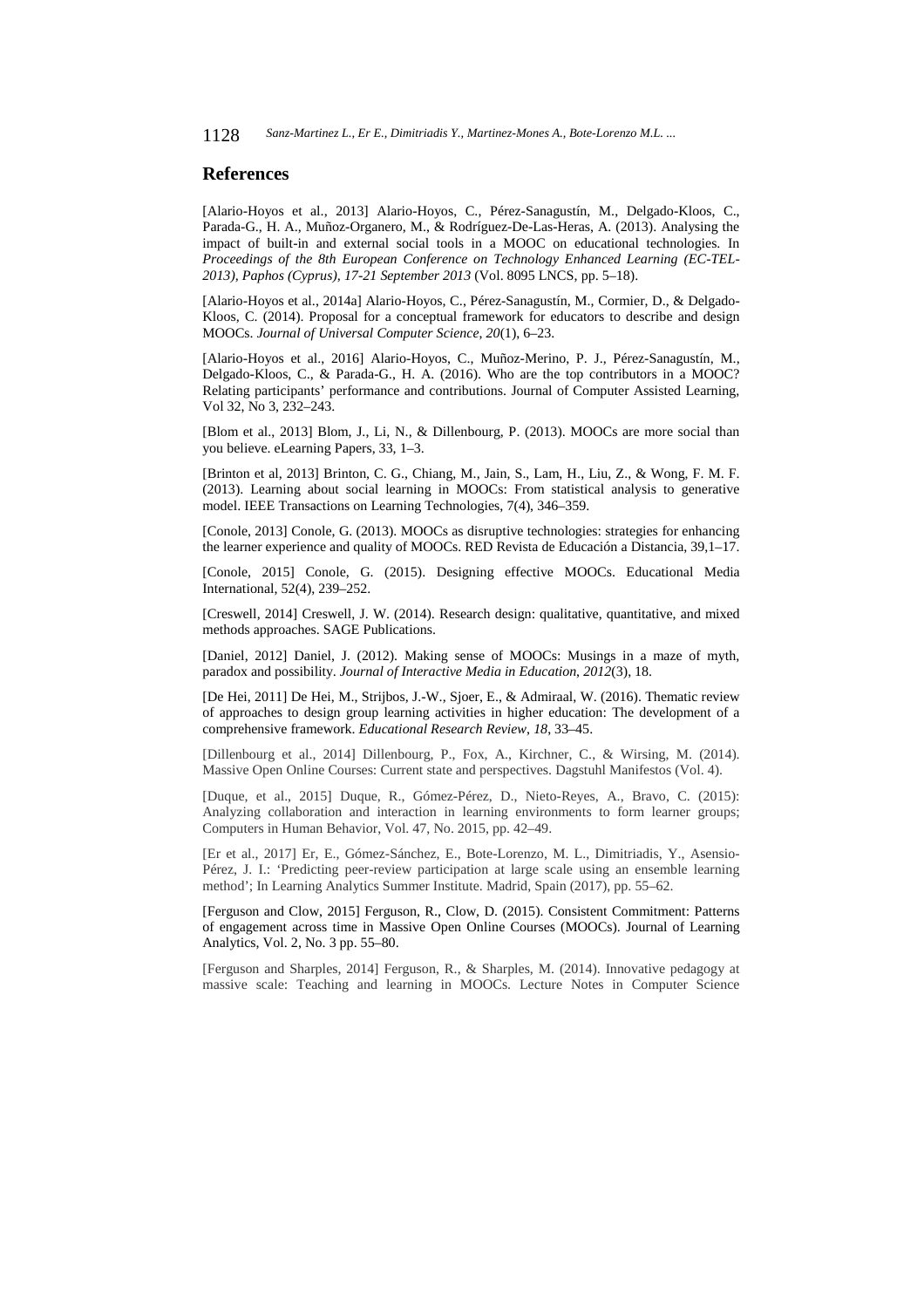(Including Subseries Lecture Notes in Artificial Intelligence and Lecture Notes in Bioinformatics), 8719 LNCS, 98–111.

[Ferguson et al., 2015] Ferguson, R., Clow, D., Beale, R., Cooper, A. J., Morris, N., Bayne, S., & Woodgate, A. (2015). Moving through MOOCS: Pedagogy, learning design and patterns of engagement. In Proceedings of the 10th European Conference on Technology Enhanced Learning (EC-TEL-2015), 15-18 September, 2015, Toledo (Spain) (Vol. 9307, pp. 70–84). Toledo, Spain: Springer Verlag.

[Greene et al., 1989] Greene, J. C., Caracelli, V. J., & Graham, W. F. (1989). Toward a conceptual framework for mixed-method evaluation designs. Educational Evaluation and Policy Analysis, 11(3), 255–274.

[Grünewald et al., 2013] Grünewald, F., Meinel, C., Totschnig, M., & Willems, C. (2013). Designing MOOCs for the support of multiple learning styles. In Proceedings of the 8th European Conference on Technology Enhanced Learning (EC-TEL-2013), Paphos, (Cyprus), 17-21 September 2013 (p. 12).

[Hernández-Leo et al., 2006] Hernández-Leo, D., Villasclaras-Fernández, E., Asensio-Pérez, J. I., Dimitriadis, Y., Jorrín-Abellán, I. M., Ruiz-Requies, I., & Rubia-Avi, B. (2006). COLLAGE: A collaborative Learning Design editor based on patterns. *Journal of Educational Technology & Society*, *9*(1), 58–71.

[Hernández-Leo et al., 2014] Hernández-Leo, D., Asensio-Pérez, J. I., Derntl, M., Prieto, L. P., & Chacón-Pérez, J. (2014). ILDE: community environment for conceptualizing, authoring and deploying learning activities. In Proceedings of the 9th European Conference on Technology Enhanced Learning (EC-TEL-2014)), Graz (Austria), 16-19 September 2014 (pp. 490–493).

[Kizilcec, et al., 2013] Kizilcec, R. F., Piech, C., Schneider, E. (2013): 'Deconstructing disengagement: Analyzing learner subpopulations in massive open online courses'; In Proceedings of Third International Conference on Learning Analytics and Knowledge. Leuven, Belgium (2013), pp. 170–179.

[Kreijns et al., 2003] Kreijns, K., Kirschner, P. A., & Jochems, W. (2003). Identifying the pitfalls for social interaction in computer-supported collaborative learning environments: a review of the research. Computers in Human Behavior, 19(3), 335 – 353.

[Laal and Ghodsi, 2011] Laal, M., & Ghodsi, S. M. (2011). Benefits of collaborative learning. Procedia - Social and Behavioral Sciences, 31(0):486 – 490, 2012. World Conference on Learning, Teaching and Administration.

[Manathunga and Hernández-Leo, 2015] Manathunga, K., & Hernández-Leo, D. (2015). Has Research on Collaborative Learning Technologies Addressed Massiveness? A Literature Review. Educational Technology & Society, 4522, 1–14.

[Margaryan et al., 2015] Margaryan, A., Bianco, M., Littlejohn, A. (2015). Instructional Quality of Massive Open Online Courses (MOOCs). Computers & Education, 80, 77–83.

[McKenney and Reeves, 2012] McKenney, S. E., Reeves, T. C. (2012). Conducting educational design research. New York, NY: Routledge.

[Miles and Huberman, 1994] Miles, M. B., Huberman, A. M. (1994). Qualitative data analysis: An expanded sourcebook. Sage.

[Ortega-Arranz et al., 2017] Ortega-Arranz, A., Sanz-Martínez, L., Alvarez-Alvarez, S., Muñoz-Cristóbal, J. A., Bote-Lorenzo, M. L., Martínez-Monés, A., & Dimitriadis, Y. (2017). From Low-Scale to Collaborative, Gamified and Massive-Scale Courses: Redesigning a MOOC. In Proceedings of the 5th European MOOCs Stakeholders Summit (eMOOCs 2017).